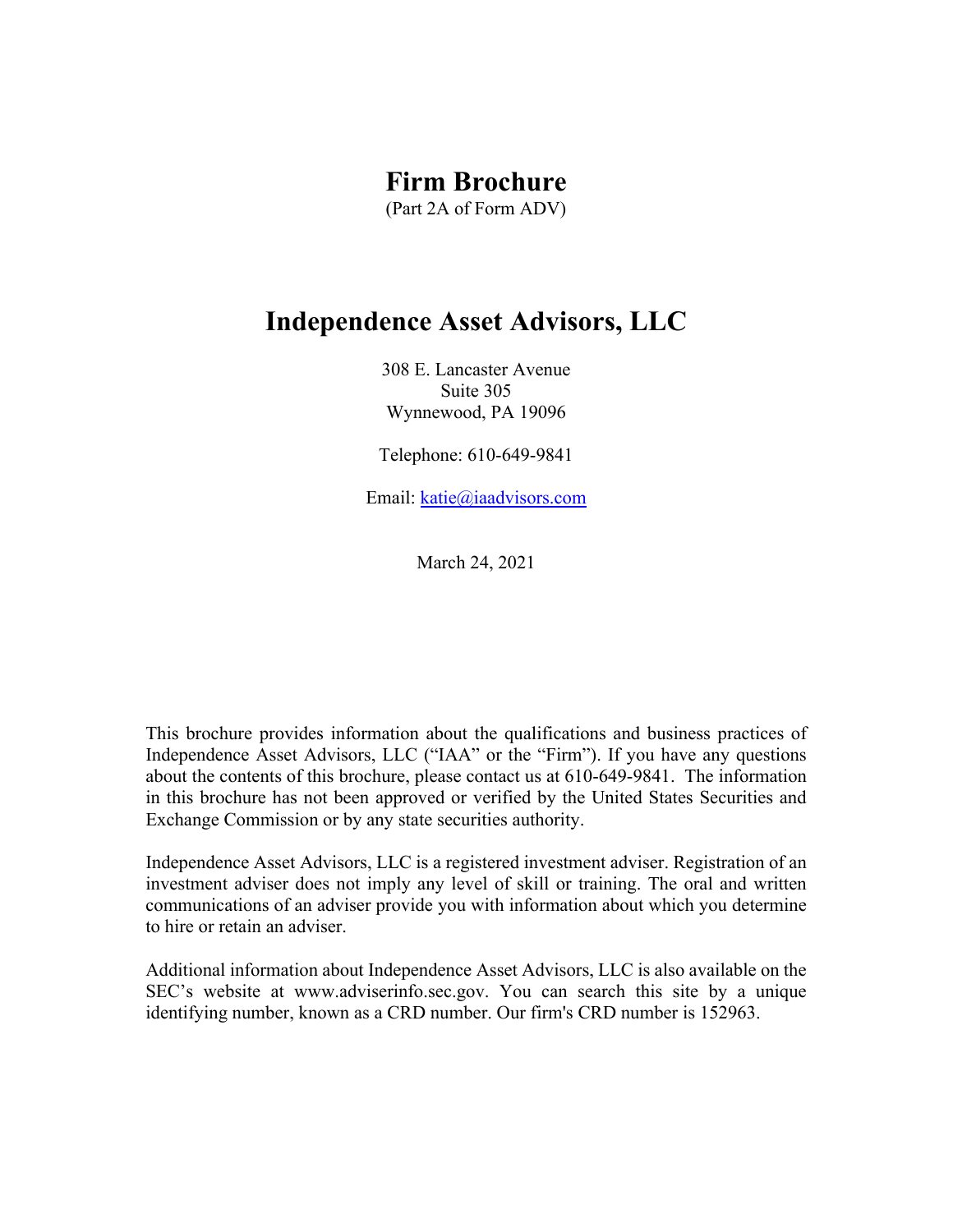## <span id="page-1-0"></span>**Item 2 Material Changes**

Initially, we will provide you with this brochure which highlights information about our qualifications, business practices, and potential conflicts of interest. Thereafter, on an annual basis, if there are have been any material changes to the information in the brochure during the previous year, we will provide one of the following:

- An updated annual brochure along with a summary of material changes which will be provided within 120 days of the close of our business fiscal year. Our business fiscal year end is December 31st.
- A summary of material changes within 120 days of the close of our business fiscal year that includes an offer to provide a copy of the full annual updated brochure and information on how you may obtain the brochure from us.

Throughout any business fiscal year, we will also provide you with an updated interim amendment to our brochure under the following circumstances:

- We report any new information in response to Item 9 of Part 2A regarding disciplinary information about the firm or any of its management personnel.
- Any material change that could affect the relationship between you and us.

We will provide, *free of charge*, a new brochure any time at your request, or as may become necessary based on material changes as outlined above.

You may request our brochure by contacting our office at 610-649-9841 or by email at katie $@$ iaadvisors.com. You may also receive this and any other disclosure documents via electronic delivery, where allowed, by signing and returning to us an authorization to deliver disclosure and other documents electronically.

Additional information about the Firm is also available via the SEC's web site at www.adviserinfo.sec.gov. The SEC's web site also provides information about any persons affiliated with our firm who are registered, or are required to be registered, as investment adviser representatives of the Firm.

## **Material changes since the last update:**

1. There have been no material changes.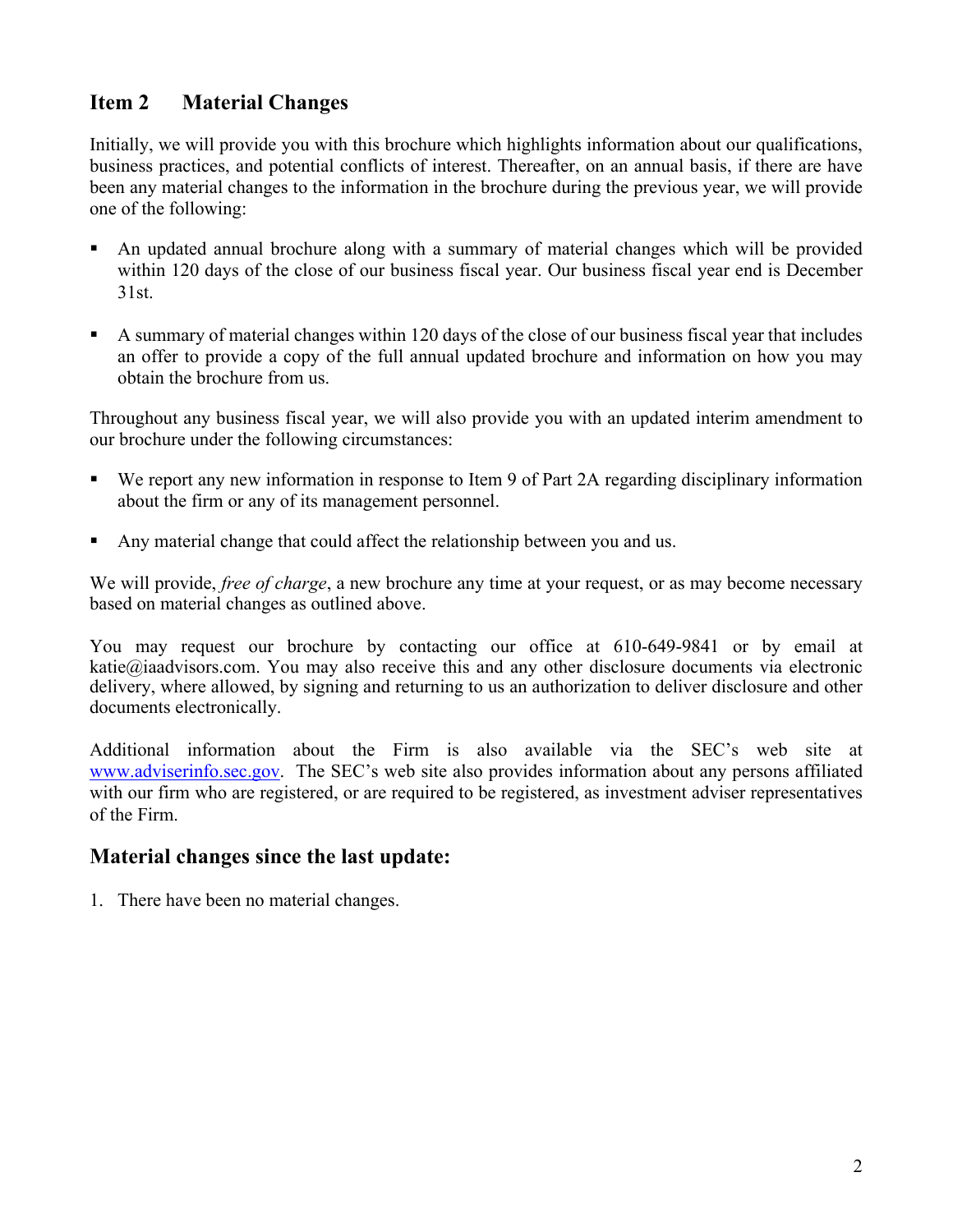# <span id="page-2-0"></span>**Item 3 Table of Contents Page**

| Item 1  | Cover Page                                                                            | $\mathbf{1}$   |
|---------|---------------------------------------------------------------------------------------|----------------|
| Item 2  | Material Changes                                                                      | $\overline{2}$ |
| Item 3  | Table of Contents                                                                     | 3              |
| Item 4  | <b>Advisory Business</b>                                                              | $\overline{4}$ |
| Item 5  | Fees and Compensation                                                                 | 6              |
| Item 6  | Performance-Based Fees and Side-By-Side Management                                    | 8              |
| Item 7  | Types of Clients                                                                      | 9              |
| Item 8  | Methods of Analysis, Investment Strategies and Risk of Loss                           | 9              |
| Item 9  | Disciplinary Information                                                              | 13             |
| Item 10 | Other Financial Industry Activities and Affiliations                                  | 13             |
| Item 11 | Code of Ethics, Participation or Interest in Client Transactions and Personal Trading | 14             |
| Item 12 | <b>Brokerage Practices</b>                                                            | 16             |
| Item 13 | <b>Review of Accounts</b>                                                             | 19             |
| Item 14 | Client Referrals and Other Compensation                                               | 20             |
| Item 15 | Custody                                                                               | 20             |
| Item 16 | <b>Investment Discretion</b>                                                          | 21             |
| Item 17 | <b>Voting Client Securities</b>                                                       | 21             |
| Item 18 | <b>Financial Information</b>                                                          | 21             |
|         |                                                                                       |                |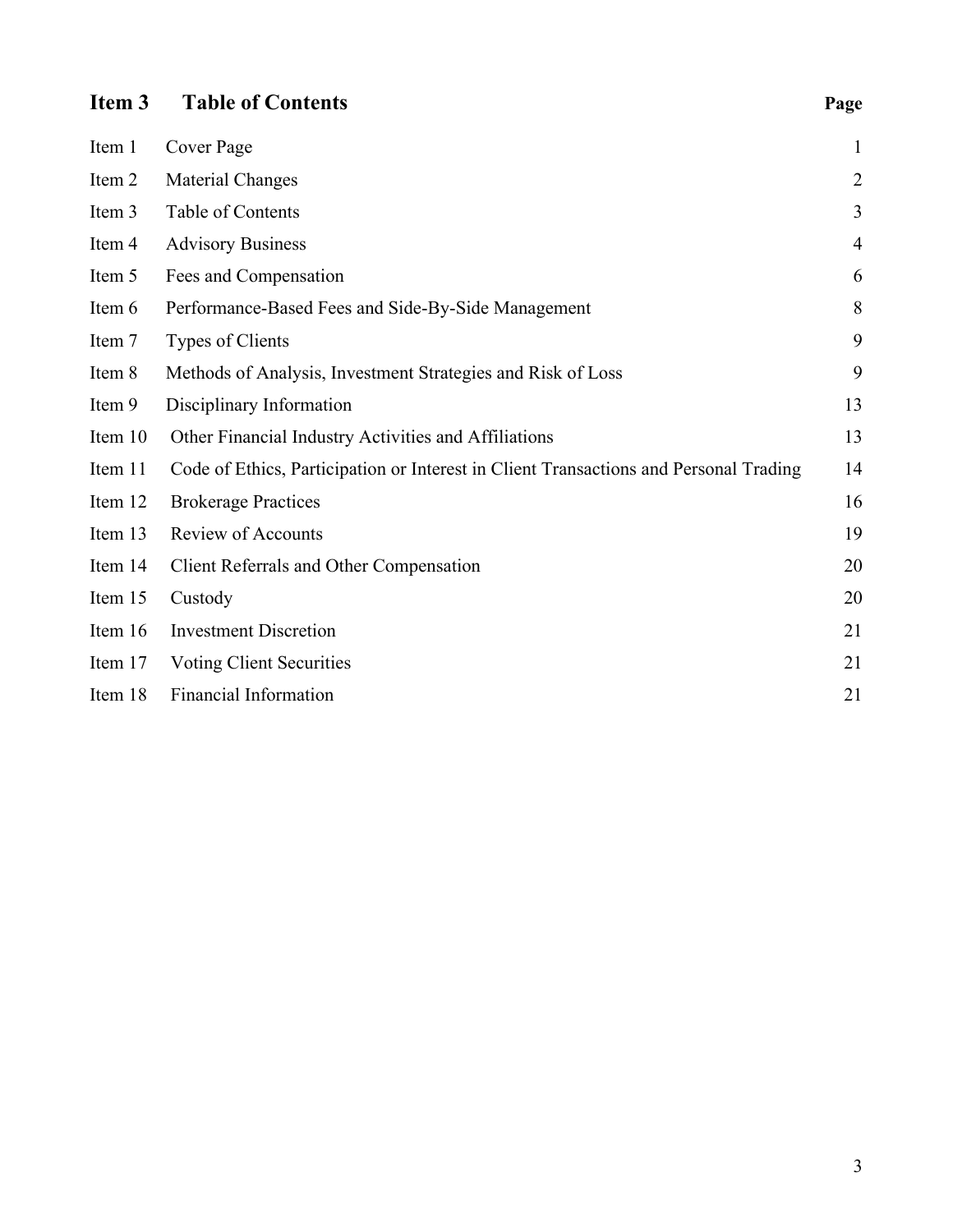## <span id="page-3-0"></span>**Item 4 Advisory Business**

Our firm is a SEC-registered investment adviser with its principal place of business located in Pennsylvania. The firm began conducting business in 2010.

There is only one principal shareholder owning more than 25% of our firm. The shareholder is:

Scott David Renninger, President

Our firm offers investment advisory services to you.

As used in this brochure, the words "we," "our" and "us" refer to Independence Asset Advisors, LLC, and the words "you", "your" and "client" refer to you as either a client or prospective client of our firm.

#### **INVESTMENT ADVISORY AND PORTFOLIO MANAGEMENT SERVICES**

Our firm provides continuous outsourced chief investment officer services, investment advisory services, and portfolio management services to institutional clients and to individual clients deemed to be Qualified Purchasers as defined in the Investment Company Act of 1940. An individual who is a Qualified Purchaser owns no less than \$5,000,000 in investments. There are other situations in which a person or entity could be considered a Qualified Purchaser. A more detailed list of customer types we work with can be found in Item 7 of this brochure.

We manage advisory accounts and provide portfolio management services on a discretionary basis. This allows us to authorize the purchase and sale of various investments in keeping with your investment direction without your prior approval. This discretion allows us to determine the securities to be purchased or sold and the amount of the securities to be purchased or sold. In addition, we have the authority, unless specifically restricted in our agreement with you, to select the fund managers or separate account managers which will be used to manage a portion of your assets. We may also terminate managers as necessary. You may revoke this discretionary authority at any time.

Generally, when we select a separate account manager to manage a portion of your assets, you will enter into a separate written investment management agreement with that separate account manager which will detail the nature of your relationship and the responsibilities of each party. At the onset of any such relationship with a separate account manager they should provide you with a copy of their most current Form ADV Part 2A.

In all cases our firm will provide continuous advisory services to you and will continue to provide ongoing monitoring of your investments and review of your account performance. We will continue to monitor and adjust as necessary your asset allocation within established and previously agreed upon ranges as changes in your portfolio or the market may dictate, and we will evaluate and continue to recommend changes to your fund managers and separate account managers which may, in our opinion, be necessary.

We will monitor your account based on your stated objectives. These objectives may include, but are not limited to items such as:

- Preservation of Capital & Income
- Growth and Income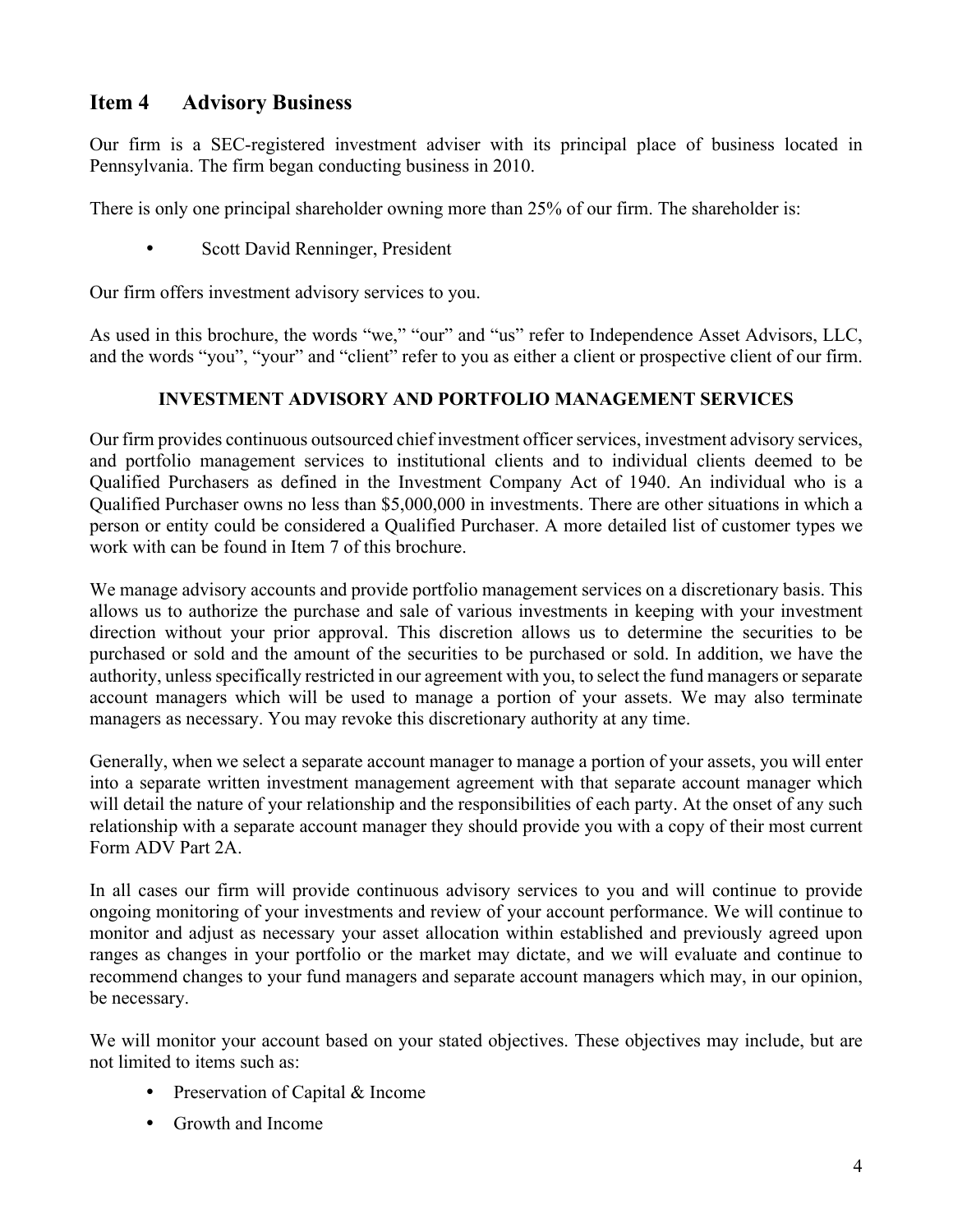- Capital Appreciation
- Total Return and Tax Considerations

We will develop your investment policy/direction through personal discussions with you in which your individual or firm's goals and objectives are established. We then manage your portfolio based on the investment policy/direction developed with you.

We may from time to time, recommend changes to your investment policy/direction based on our research and opinions regarding specific investments or the markets in general. You may disagree with our assessments and direct us to leave the investment policy/direction as is or to make broader changes to the investment policy/direction.

Without prior prompting on our part you may contact us and request changes to your investment policy/direction. As part of our on-going responsibility to you we will request additional information from you and will render our opinion of your requested changes. If we feel that your request is not in your best interests, we will inform you of that fact.

If either of us feels that we can no longer provide the level of service you require, the investment management agreement can be terminated with notice as detailed in your individual agreement.

As part of our investment advisory and portfolio management services we will create an allocation for your investments managed by us. We will also recommend separate account managers who will manage your assets on a separate account basis. We may also provide investment advice on other investments held at the onset of your advisory relationship with us or on any other investment on which you may request our advice.

If you enter into an investment management agreement with our firm, we will monitor the various investments, fund managers and separate account managers to ensure their performance is in keeping with our expectations and with your investment goals and objectives. When necessary we may add, trim, or remove a specific investment or fund from your portfolio. We may also add and remove specific separate account managers as may become necessary.

You may put reasonable restrictions on how your assets are invested. These restrictions could include, for example, your request that we do not make investments in specific companies, types of securities, industry sectors, or types of alternative investments.

Our investment recommendations to you are not limited to any specific product or service. However, our primary focus will generally be on the following types of investments:

- Institutional Money Managers and Separate Account Managers
- Mutual Funds and Exchange Trade Funds
- Hedge Funds
- Partnerships in Private Equity
- Real Estate Interests
- Credit LPs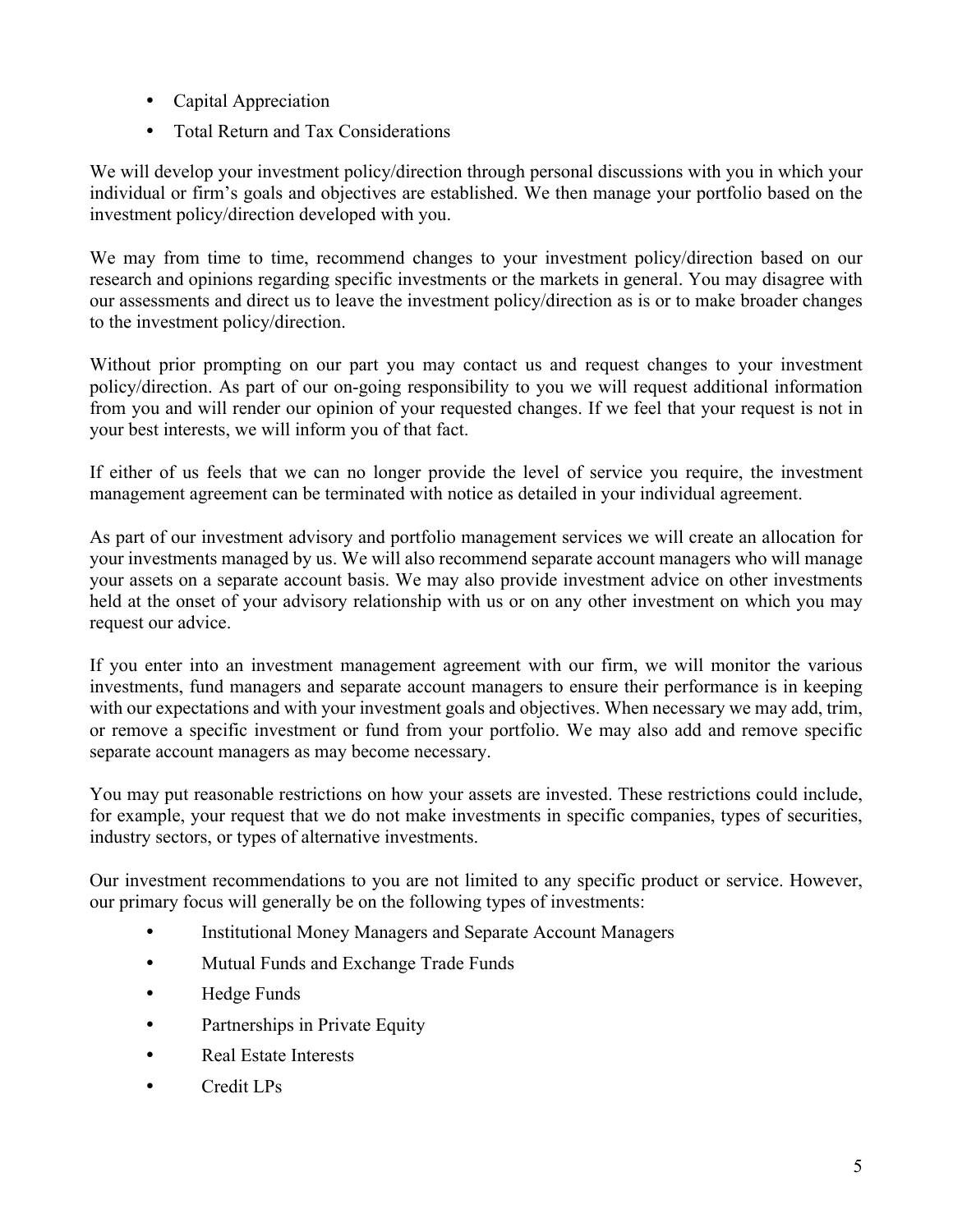To ensure that our initial determination of an appropriate portfolio remains suitable and that the account continues to be managed in a manner consistent with your needs and circumstances, we will:

- In addition to our regular communication with you we will at least annually contact you to determine whether there have been any changes in your financial situation or investment objectives, and whether you wish to impose investment restrictions or modify existing restrictions;
- Be available to consult with you; and
- Maintain client suitability information in your file.

Our firm provides advice to other clients. In the course of providing advice to you and other clients, we may provide or initiate investments for you that differ from what we advise other clients. We are not obligated to recommend to any or all clients any investments that we may recommend, purchase, or sell to other clients.

All investments involve some level of risk. Investments will only be implemented or recommended when consistent with your investment objectives, tolerance for risk, liquidity and suitability.

#### **Termination of Agreement**

You may terminate any investment management agreement with us at any time by notifying Independence Asset Advisors in writing in accordance with the terms of your agreement.

#### **Assets Under Management**

<span id="page-5-0"></span>As of 12/31/2020, our firm actively manages approximately \$1,398,757,571 of clients' assets on a discretionary basis. We do not manage non-discretionary assets.

## **Item 5 Fees and Compensation**

## **INVESTMENT ADVISORY AND PORTFOLIO MANAGEMENT SERVICES**

Currently our only clients are Institutional or Individuals who are deemed to be Qualified Purchasers or High Net-Worth Individuals.

Our fee is generally calculated based on a percentage of all your assets under management by our firm including those invested with separate account managers. Generally, we require a minimum annual fee of at least \$120,000 to be generated by your account.

Our annual fee as a percentage of your assets under management by us for Investment Advisory and Portfolio Management Services is billed as follows:

## *Assets Under Management Annual Fee* On first \$ 50,000,000 0.50% On next \$250,000,000 0.25% On next \$200,000,000 0.20% On next \$100,000,000 0.15% On next \$100,000,000 0.10%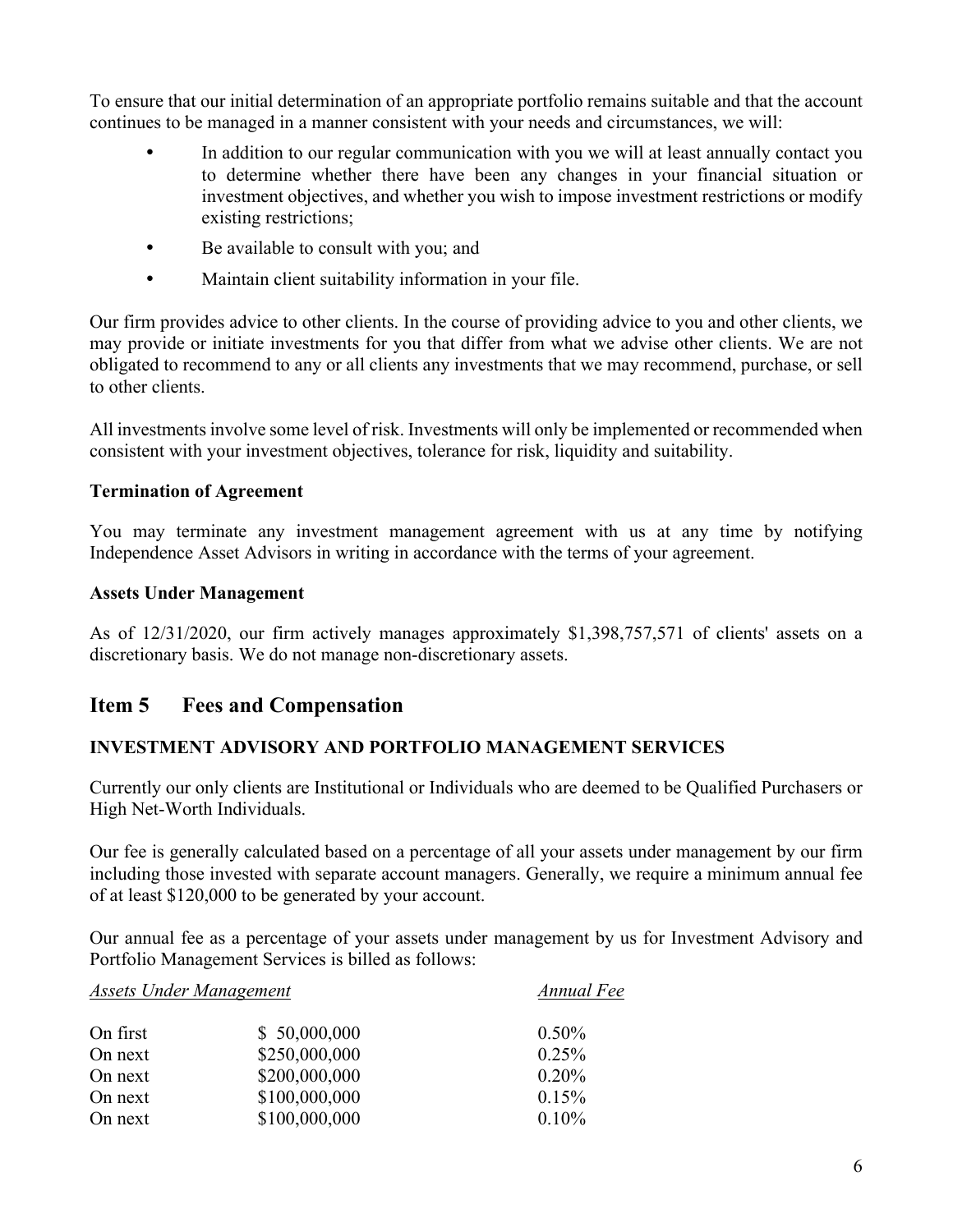| On next     | \$100,000,000 | $0.075\%$ |
|-------------|---------------|-----------|
| Amount Over | \$900,000,000 | $0.05\%$  |

Fees may be negotiable on a client-by-client basis depending on a number of factors, including the type and nature of services to be provided, the number and complexity of alternative assets managed, the amount of assets being managed, and/or anticipated future additional assets managed and the complexity thereof. The specific annual fee schedule is identified in the contract between us.

*Fee Calculation -* The actual calculation of the fee due each quarter may vary from client to client pursuant to the terms of the client's Investment Management Agreement. Generally, we will proceed as follows:

We will issue an estimated monthly invoice which would be based initially on assets under management upon commencement of the investment management agreement, and thereafter, will be based on the assets under management as identified in our Black Diamond reporting system derived from custodial statements on the last day of each preceding calendar quarter.

Within forty-five days after the completion of every quarter, we will calculate the actual fee for the preceding quarter based on custodial statements and will reconcile against the estimated monthly invoices. If there is a balance owed to us or from us, we will submit an invoice for the balance owed or we will issue a credit to be applied against the next monthly estimated amount. Most clients are invoiced quarterly in arrears.

#### **PRICING OF INVESTMENTS**

When we determine the amount of assets under management for the calculation of advisory fees, we utilize Black Diamond, and Advent product, and rely on the pricing of investments fed directly to our system as furnished by the custodian, broker-dealer, trust company, or other financial institution that maintains your account. Where the pricing for your investments is either unavailable from the financial institution or we deem that pricing for a particular investment is inconsistent with other reliable sources, we may engage one or more qualified independent pricing services.

Funds invested in public equity or debt generally provide capital account balances and performance data on a daily, monthly, or quarterly basis. Funds invested in private debt, private equity, real estate, or real estate debt may be highly illiquid without a generally public or private market.

For investments without a readily available market and price, we will conduct an individualized review to determine the fair value of the investment. To arrive at the fair value, we may use input from general partners or managers of the funds and of the underlying investment. We will also review available financial information including past performance and the manager's projections for future performance.

In some cases, we may rely on third-party valuation that was obtained by management for other reasons which we may use as a guideline as opposed to a firm indication of the value of that investment.

#### **CONDITIONS AND OTHER EXPENSES**

In the event our agreement with you begins at any time other than the first day of a calendar quarter, the fee for the initial period will be pro-rated based on the number of days in the quarter that the agreement is effective.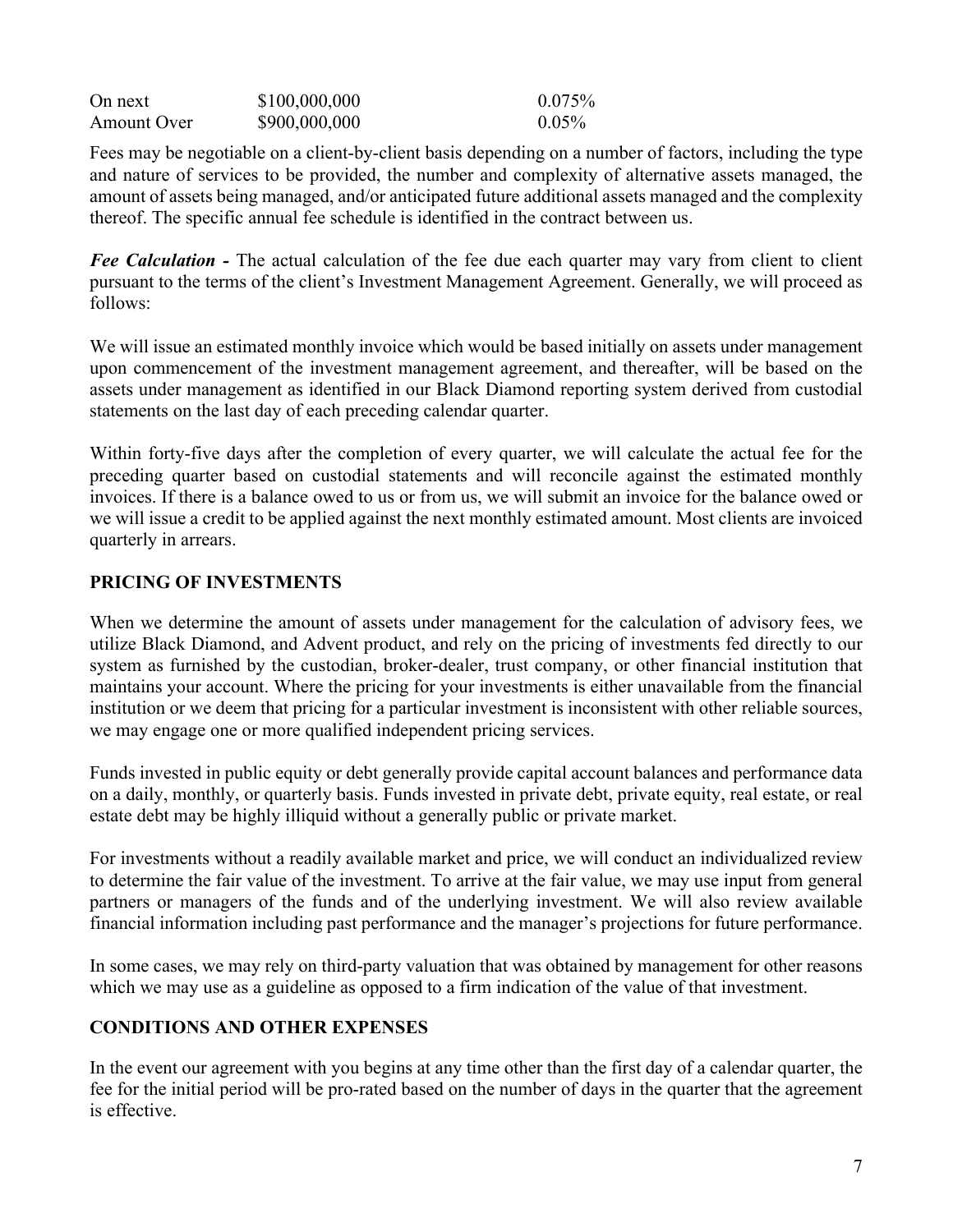In the event this agreement is terminated for any reason by either of us, the fee shall be pro-rated for any portion of a quarter that the portfolio is being managed by us. This prorated period would include any notice required to be given in accordance with your investment management agreement.

The fee that you are being charged by us for the investment management of your assets is exclusive of, and in addition to, brokerage commissions, transaction fees, custodial fees, and any other related costs and expenses. We do not receive any portion of these commissions, fees, other costs and expenses.

A portion, or all of your assets that we, or a separate account manager manages may be invested in mutual funds or exchange traded funds. Each fund may charge an annual internal management fee as outlined in their prospectus. This management fee is deducted directly from the account balance you have invested in that specific fund. We do not receive any of these fees. These fees represent additional fees that you are paying above that being charged by us.

Individual separate account managers that we use may also charge a fee based on the portion of your assets that they manage. These fees are also in addition to the fee that we charge. Our firm is not compensated separately in any manner by either the funds or the separate account managers in any investment made by you in any fund or any separate account.

Accordingly, you should review both the fees charged by the funds, by separate account managers, and our fees to fully understand the total amount of fees to be paid by you and to thereby evaluate the advisory services provided.

When we determine that any part of your assets that we manage will be invested in a third-party mutual fund, we will always attempt to purchase the lowest cost share class given the size of your investment and any "relationship" benefit, meaning the total assets we have invested with the fund, for which our firm may qualify. If the size of your investment does not meet the necessary minimums, or we do not qualify for a "relationship" benefit, your assets may be invested in a fund that is not the lowest cost share class available for that fund. However, at no time will we invest your assets in a higher cost share class in order to secure any residual payment for the benefit of IAA, such as a 12b-1 fee.

At each month end or quarter end we will send you an invoice for either the estimated monthly billing or for the quarter-end reconciled billing. These invoices are due within 15 days of receipt of the invoice.

Our employees and their family members may be exempt from management fees charged by us to manage their personal accounts.

*Advisory Fees in General* – Similar advisory services may (or may not) be available from other registered (or unregistered) investment advisers for similar or lower fees.

## <span id="page-7-0"></span>**Item 6 Performance-Based Fees and Side-By-Side Management**

Our firm does not charge performance-based fees or engage in Side-By-Side Management.

Side-by-side management refers to the practice of managing accounts that are charged performancebased fees while at the same time managing accounts that are not charged performance-based fees. Performance-based fees are fees that are based on a share of capital gains or capital appreciation of a client's account.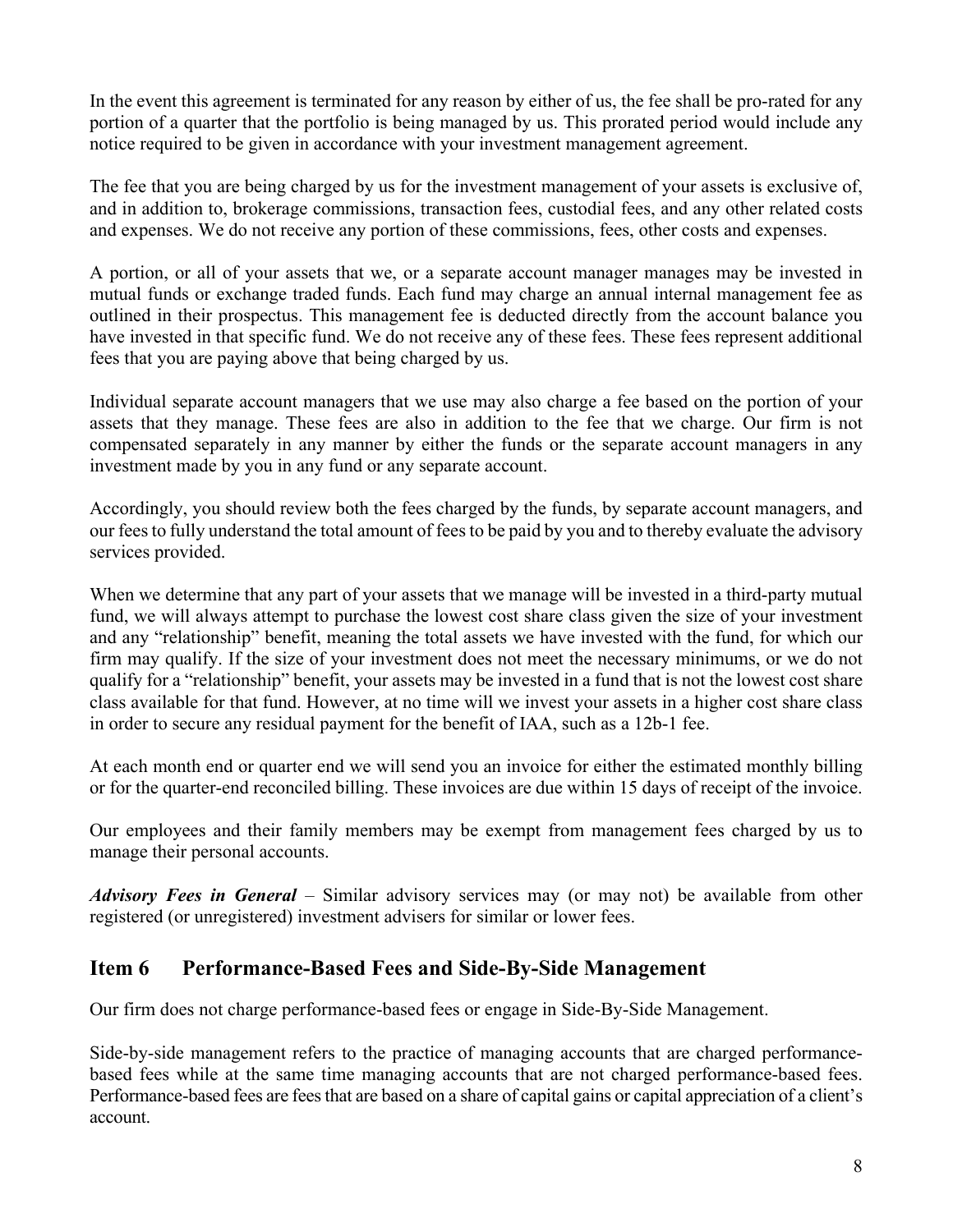# <span id="page-8-0"></span>**Item 7 Types of Clients**

Our firm provides advisory services and portfolio management services to the following types of clients:

- Corporations
- Charitable Organizations
- Foundations and Endowments
- Family Offices and High Net-Worth Individuals
- Trusts and Estates
- Other Businesses not listed above

We do not require a minimum account size, however, we do require a minimum annual fee of at least \$120,000. We may choose to decrease or increase the minimum fee requirement at any time in our sole discretion. No increase in the minimum fee will be retroactively applied and will only be applicable at the next anniversary of our agreement with you.

Examples of reasons we may increase or decrease the minimum annual fee would include; the value of all accounts we manage for you which are controlled by you or which are part of your household; the anticipation of additional accounts you may open with us; or the level of complexity required to manage your account(s).

We may also manage assets for employees or family members who may or may not be Qualified Purchasers or High Net-Worth clients. In addition, we may not charge management fees on those accounts.

#### <span id="page-8-1"></span>**Item 8 Methods of Analysis, Investment Strategies and Risk of Loss**

#### **METHODS OF ANALYSIS**

In the course of our investment advisory services we perform on your behalf, we will evaluate many facets of an investment. We make an initial determination as to which asset classes are most appropriate based on your objectives and expectations and then we will determine what the allocation will be for any specific asset class including alternative investments. Some of the items we evaluate in the investment decision making process include:

- Absolute and relative performance of funds and separate account managers
- Investment concentrations of funds and separate account managers
- Risk management capabilities of fund managers and separate account managers
- Trading strategies and systems used by fund managers and separate account managers
- Risk level utilized to capture return
- Use of leverage to enhance returns

We also review operational aspects of potential investments, as may be applicable, including:

- Custodial Relationships
- Prime Broker Relationships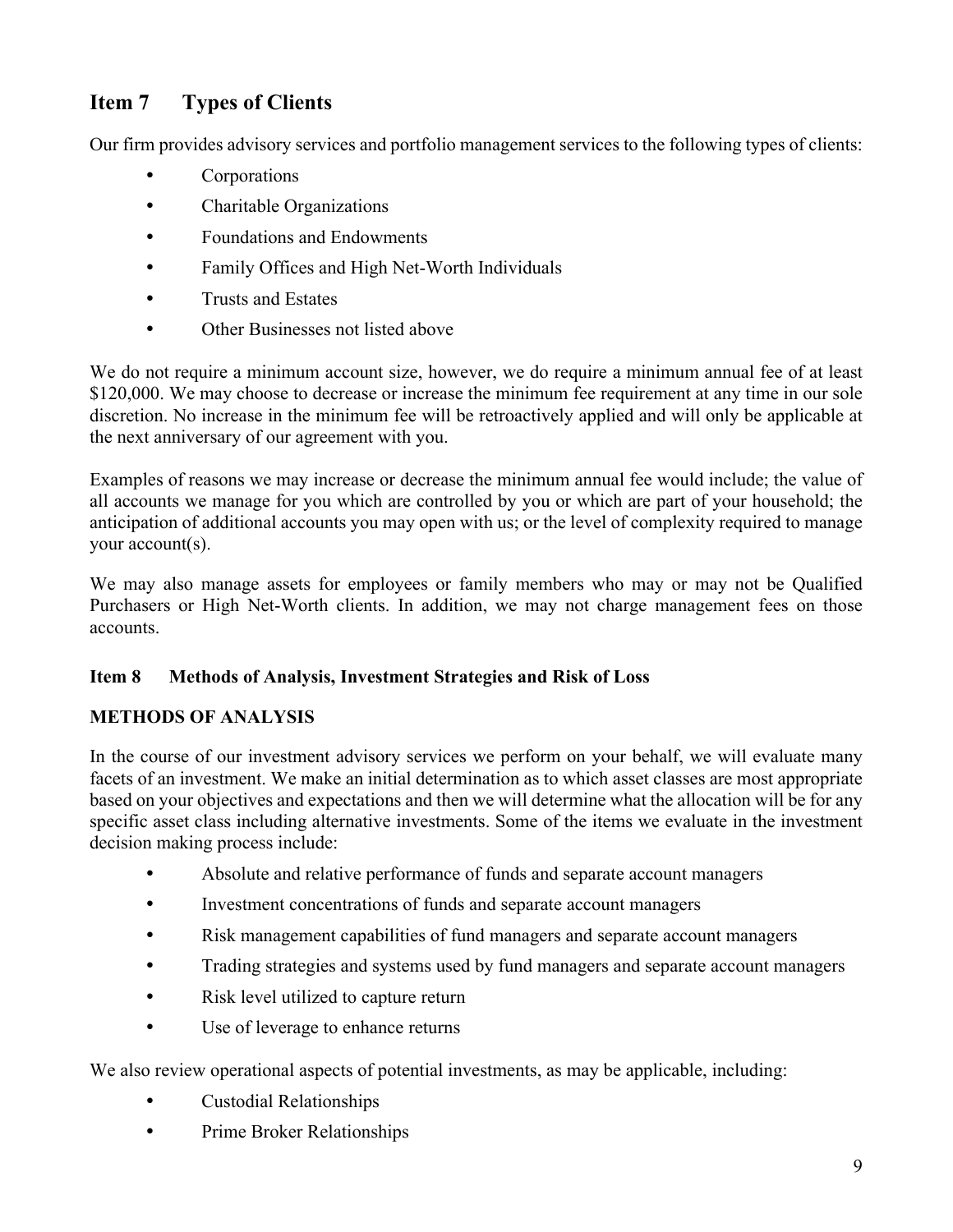- Administrative Services
- Audit and Legal Advisors of Funds and Separate Account Managers

Individual fund managers and separate account managers may use any number of methods of analysis in determining how they manage your assets. In addition to their methods, we may also use one or more of the following methods of analysis in formulating our investment advice and/or managing your assets:

*Asset Allocation -* Rather than focusing primarily on securities selection, we attempt to identify an appropriate ratio of equity securities, fixed income, alternative investments and cash suitable to your investment goals and risk tolerance. Once we have determined what we feel is the proper broad allocation, we then identify the sectors, investment styles, funds, managers, sub-advisors, securities, etc., to make up that allocation.

A risk of asset allocation is that you may not participate in sharp increases in a particular investment, security, industry or market sector. Another risk is that the ratio of equity securities, fixed income, alternative investments and cash will change over time due to market movements and, if not rebalanced, will no longer be allocated in the manner appropriate for your goals.

*Technical Analysis -* We analyze past market movements and apply that analysis to the present in an attempt to recognize recurring patterns of investor behavior and potentially predict future price movement.

Technical Analysis does not consider the underlying financial condition of an investment. The risk of this type of analysis is that a poorly-managed or financially unsound investment may underperform regardless of market movement.

*Cyclical Analysis -* In this type of technical analysis, we measure the movements of a particular investment against the overall market in an attempt to predict the price movement of the investment.

Cyclical Analysis carries the risk that a particular investment may perform counter to previous occurrences.

*Mutual Fund/ETF Analysis -* We look at the experience and track record of the manager of the mutual fund or ETF in an attempt to determine if that manager has demonstrated an ability to successfully invest over a period of time and in different economic conditions.

We also look at the underlying assets in a mutual fund or ETF in an attempt to determine if there is significant overlap in the underlying investments which may be held in another fund(s) in your portfolio. We also monitor the funds or ETFs in an attempt to determine if they are continuing to follow their stated investment strategy.

A specific risk of mutual fund and/or ETF analysis is that, as in all securities investments, past performance does not guarantee future results. A manager who has been successful may not be able to replicate that success in the future.

In addition, as we do not control the underlying investments in a fund or ETF, managers of different funds held by you may purchase the same security, increasing the risk to you if that specific security were to fall in value. There is also a risk that a manager may deviate from the stated investment mandate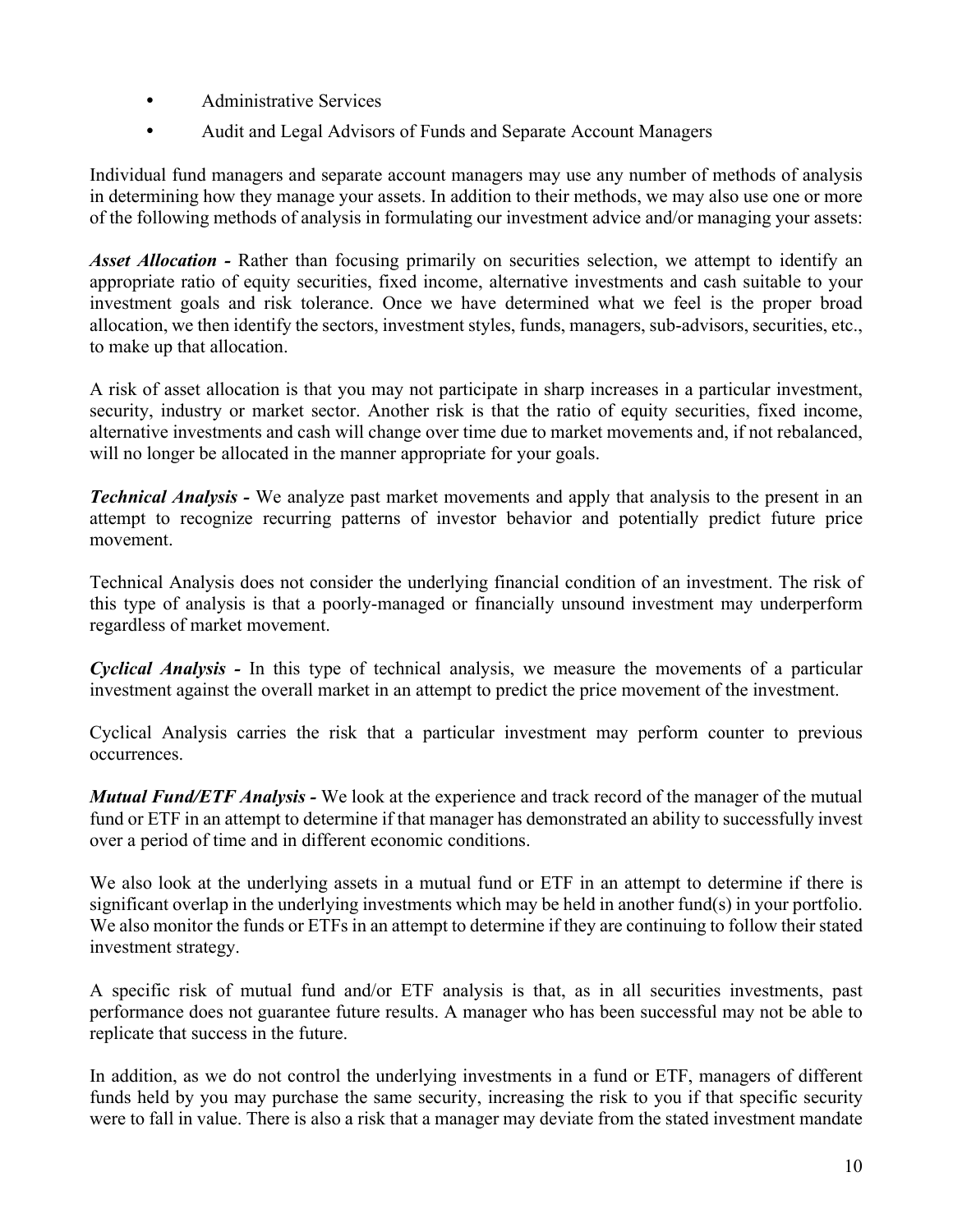or strategy of the fund or ETF, which could make the holding(s) less suitable for your portfolio.

*Separate Account Manager Analysis -* We examine the experience, expertise, investment philosophies, and past performance of separate account managers in an attempt to determine if that manager has demonstrated an ability to successfully invest over a period of time and in different economic conditions.

We monitor the separate account manager's underlying holdings, strategies, concentrations and leverage as part of our overall risk assessment. Additionally, as part of our due-diligence process, we survey the separate account manager's compliance and business enterprise risks.

A risk of investing with separate account managers who have been successful in the past is that they may not be able to replicate that success in the future. In addition, as we do not control the underlying investments in a separate account manager's portfolio, there is also a risk that a separate account manager may deviate from the stated investment mandate or strategy of the portfolio, making it a less suitable investment for you.

Moreover, as we do not control the separate account manager's daily business and compliance operations, we may be unaware of the lack of internal controls necessary to prevent business, regulatory or reputational deficiencies.

*Risks for all forms of analysis –* All of the above investment analysis methods rely on the assumption that the rating agencies reviewing these investments, and other publicly-available sources of information about these investments, are providing accurate and unbiased data.

While we try to be aware of any indications that data may be incorrect, there is always a risk that any analysis, as a result of incorrect data, may be compromised and therefore incorrect. This may result in the poor performance of your investments or a loss of your principal.

## **INVESTMENT STRATEGIES**

We may direct the use of a single strategy or multiple strategies in managing your account(s). We review any strategy used for your account(s) to make sure that they are appropriate to your needs and are consistent with your investment objectives, risk tolerance, time horizons, and other considerations. The following are the primary types of investment strategies utilized in the management of your account(s).

*Asset Allocation –* We will use asset allocation, tactical allocation, and rebalancing as primary investment tools to generate return. Leverage may also be used on a limited basis to augment return. We will also take into account other considerations in selecting appropriate investments including capitalization, credit quality, capital structure, currency exposure and risk and return ratios.

*Tactical Rebalancing* **-** We will use rebalancing as a tool to enhance return and manage risk based on the concept of Regression To the Mean (RTM). We will take into account other considerations in selecting appropriate changes to asset allocation, including valuations based on market price to earnings or capitalization, credit quality, liquidity, capital structure, currency exposure and other risk and return ratios.

*Fund Manager and Separate Account Manager Selection –* We may recommend that as part of your investment strategy, you allocate a portion of your assets among certain fund managers and separate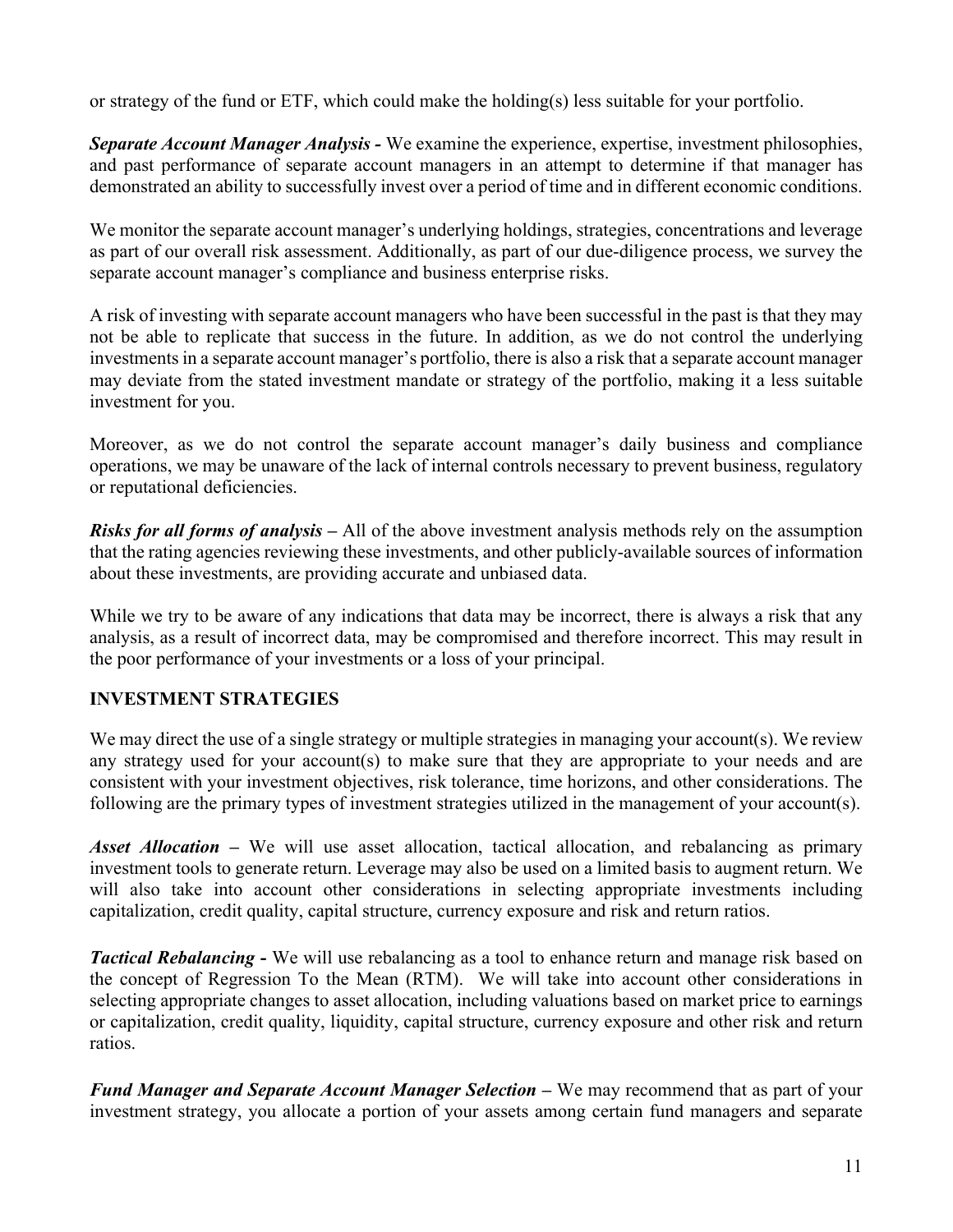account managers that are aligned with your investment objectives and expectations.

We will look for certain attributes when selecting managers for recommendation to you including their management style, performance, reputation, financial strength, reporting capabilities and their compliance program and adherence to its policies and procedures.

*Long-term purchases –* Investments are purchased with the idea of holding them in your account for twelve (12) months or longer. Typically, this strategy is employed when:

- It is believed the investments are currently undervalued, and/or
- It is thought that exposure to a particular asset class over time is desirable, regardless of the current projection for this class.

A risk in a long-term purchase strategy is that by holding the security for this length of time, it may not be possible to take advantage of short-term gains that could be profitable to you. Moreover, if the projections are incorrect, an investment may decline in value before the decision is made to sell, resulting in loss to your portfolio.

*Short-term purchases -* When utilizing this strategy, investments are purchased with the idea of selling them within a relatively short time which is typically twelve (12) months or less. This is done in an attempt to take advantage of conditions that are believed will soon result in a price swing in the investments purchased.

A risk in this strategy is that an investment is sold before it has made the move upward that was anticipated, or that after the investment is sold it continues to move higher.

*Alternative Investments -* We may use alternative investments as part of the overall investment strategy. These alternative investments will be managed by third party managers in the form of funds or may be managed by sub-advisors in separate account portfolios.

## **RISK of LOSS**

**Investments in most any type of securities involve the risk of loss. The types of risks that you may experience include;** 

- **Loss of Principal Risk**
- **Interest Rate Risk**
- **Market Risk**
- **Inflation Risk**
- **Currency Risk**
- **Liquidity Risk**
- **Business Risk**
- **Financial Risk**

**Past performance of any security does not guarantee future results.**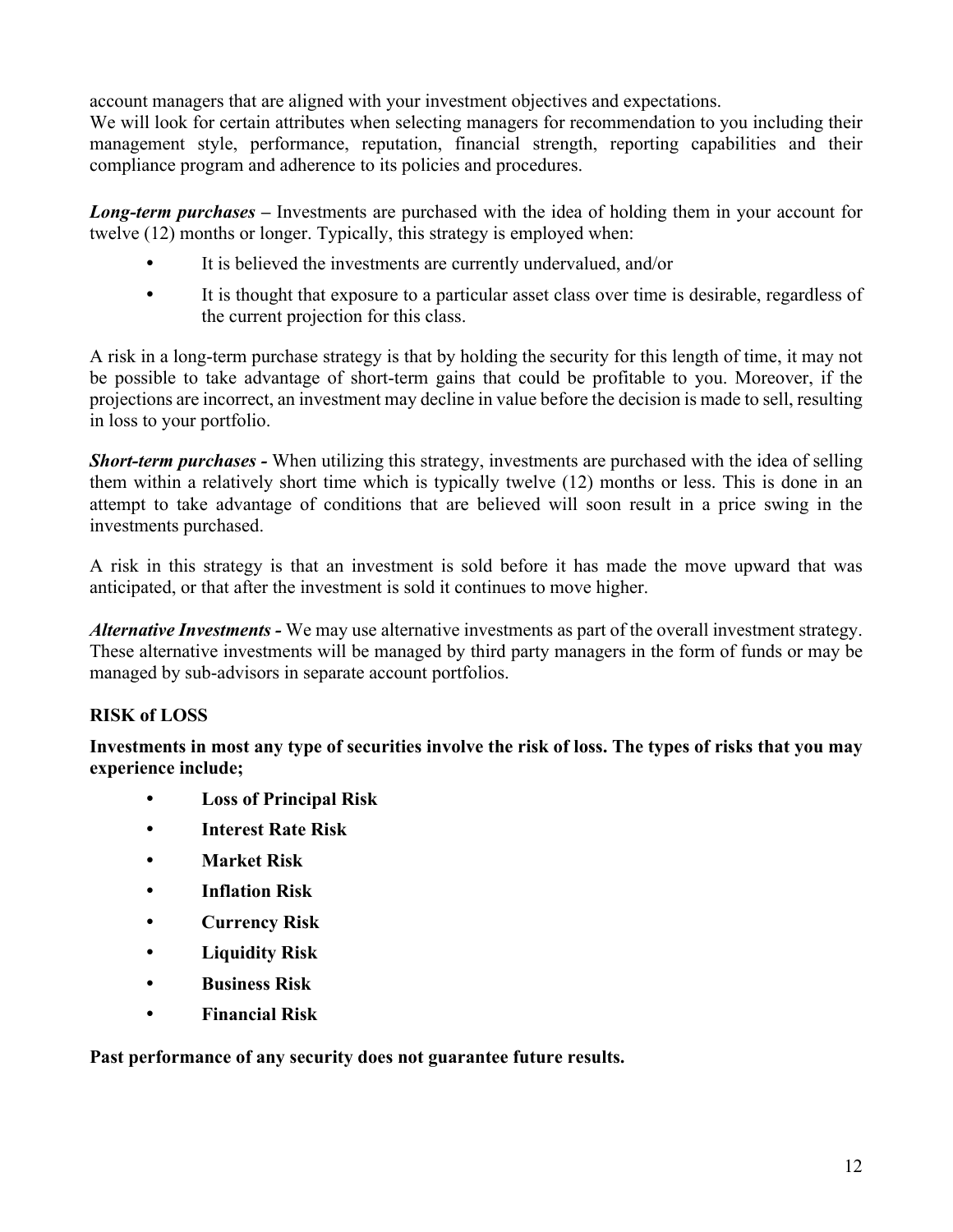## <span id="page-12-0"></span>**Item 9 Disciplinary Information**

We are required to disclose any legal or disciplinary events that are material to your evaluation of our advisory business or the integrity of our management personnel.

Our firm and our management personnel have no reportable disciplinary events to disclose.

# <span id="page-12-1"></span>**Item 10 Other Financial Industry Activities and Affiliations**

## *Affiliations*

 Scott D. Renninger, our President, is the Chief Investment Officer of Captive Resources, LLC. Captive Resources, LLC is the sub-advisor to The Captive Investors Fund, a \$6.4 billion mutual fund that manages investments for offshore captive insurance companies. Mr. Renninger is also a director and chairman of The Captive Investors Fund.

We do not recommend to any of our clients that they invest in or with Captive Resources, LLC, or in The Captive Investors Fund. None of our client's is an investor with Captive Resources, LLC, or in The Captive Investors Fund. Furthermore, The Captive Investors Fund is restricted to only Cayman Island domiciled insurance companies and is only offered through a formal offering memorandum to clients of Captive Resources, LLC.

Scott D. Renninger currently spends a considerable amount of time in his role as Chief Investment Officer of Captive Resources, LLC.

## *Other Activities and Compensation Arrangements*

Our firm does not receive any additional compensation for services or products from any other entity. In addition, we do not receive any additional compensation for placing your assets in a mutual fund, exchange traded fund, or with a separate account manager.

In the future if a conflict were to arise with regard to our other Financial Industry Activities or Affiliations, including the receipt of compensation from those sources we would;

- Disclose in this section to you the existence of all material conflicts of interest, including the potential for our firm and our employees to earn compensation in addition to our firm's stated advisory fees;
- Disclose to you that you are not obligated to purchase recommended investment products from our employees or affiliated companies;
- Require that our employees seek prior approval of any outside employment activity so that we may ensure that any conflicts of interests in such activities are properly addressed;
- Periodically monitor outside employment activities of our employees to verify that any conflicts of interest continue to be properly addressed by our firm.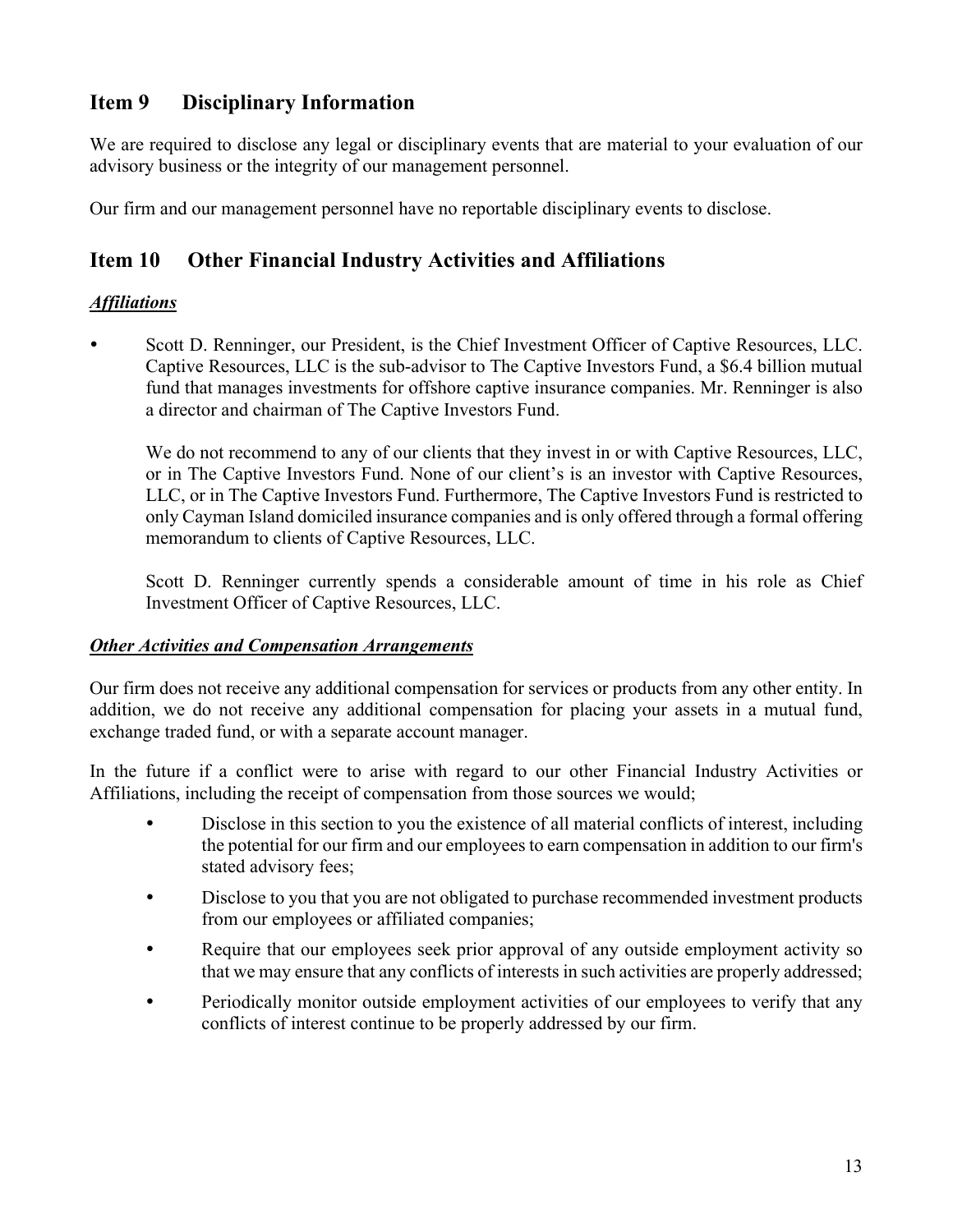# <span id="page-13-0"></span>**Item 11 Code of Ethics, Participation or Interest in Client Transactions and Personal Trading**

#### **CODE of ETHICS**

Our firm has adopted a Code of Ethics which sets forth high ethical standards of business conduct that we require of our employees, including compliance with applicable federal securities laws.

We feel that our firm and its employees owe a duty of loyalty, fairness and good faith towards all of our clients, and have an obligation to adhere not only to the specific provisions of our Code of Ethics but to the general principles that guide the Code of Ethics.

The purpose of our Code of Ethics is to reinforce the fiduciary principles that govern the conduct of our firm and the actions of our advisory personnel. Each member of the firm is instructed to act in the best interests of all of our clients, to avoid any real or potential conflicts of interest, and to conduct their personal activities with the utmost of integrity.

Our Code of Ethics has been distributed to all members of the firm. The following is a summary of the policies contained in our Code of Ethics:

- Standards of Business Conduct
- Compliance with Federal Securities Law
- Review and/or Approval of Personal Securities Transactions of all Access persons. For the purposes of Independence Asset Advisors, all full-time employees are considered to be Access Persons.
- Ability to Purchase the Same Securities Recommended to or Owned by Firm Clients Subject to Approval
- Obligation to Report Violations and Enforcement of Sanctions Where Necessary
- Annual Employee Certification Required if material changes are made.

Our Code of Ethics includes policies and procedures for the review of proposed transactions, quarterly securities reporting, initial and annual securities holdings reports that must be submitted by the firm's access persons, and restrictions on the acceptance of significant gifts and the reporting of gifts and business entertainment items incurred by our personnel. Our code also provides for oversight, enforcement and recordkeeping provisions.

Our Code of Ethics also prohibits the use of material non-public information. We do not believe that we have any particular access to non-public information, however, employees are reminded such information, if received, may not be used in any manner.

You may receive a free copy of our Code of Ethics by sending your request to katie@iaadvisors.com, or by calling us at 610-649-9841.

## **INTEREST in CLIENT TRANSACTIONS**

Our firm does not participate in Principal Trades. Principal transactions are those where our firm, acting on behalf of our own account, would buy or sell a security to you or another client.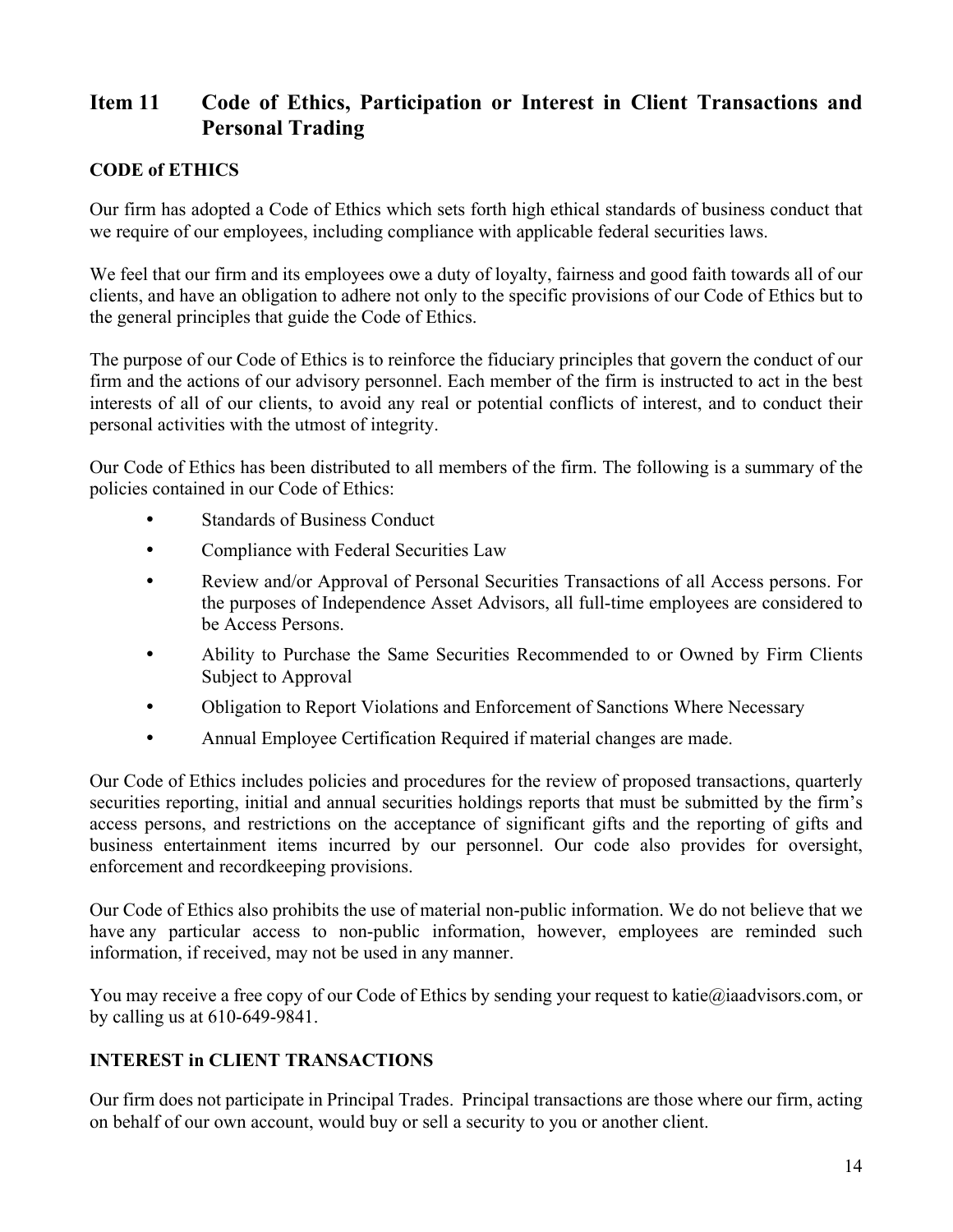An Agency Cross transaction is one in which our firm acts as a broker for both the buyer and seller of a security, both parties who are clients of our firm. Generally, we do not participate in Agency Cross transactions, however, should we feel that such a transaction is in the best interests of both our participating clients, we will do so *without receiving any compensation* and in accordance with the following guidelines:

- The advisory client must execute a written consent in advance of the trade that authorizes agency cross-transactions. This written consent must come after full written disclosure that the investment advisor will act as a broker for and have a potentially conflicting division of loyalties and responsibilities to both parties to the transaction.
- The advisor must send each client a written confirmation at or before the completion of each transaction that includes (1) a statement of the nature of this transaction, (2) the date this transaction took place, (3) an offer to furnish upon request the time when this transaction took place and (4) the source and amount of any other remuneration received or to be received by the investment advisor.
- The advisor must send each client an annual statement identifying the total number of these transactions since the last summary, and the total amount of all remuneration received or to be received by the investment advisor. Each written statement must conspicuously disclose that consent may be revoked.

We do not recommend to you or other clients that you take a position in a security in which our firm, our employees, or our related persons has a material financial interest.

## **PERSONAL TRADING**

Our Code of Ethics is designed to assure that the personal securities transactions by our employees, and the activities and interests of our employees will not interfere with:

- Making decisions in your best interests; and
- Implementing such decisions while, at the same time, allowing our employees to invest for their own accounts.

Our firm and employees of our firm may make recommendations to you for the purchase or sale of securities that we either may:

- Already have an interest in; or
- Subsequently may invest in

Our firm and our employees may buy or sell for their personal accounts securities identical to or different from those recommended to you. In addition, any related person(s) may have an interest or position in securities which may be recommended to you or which you may own.

It is the written policy of our firm that no person employed by us may purchase or sell any security first if we have knowledge that a trade in the same security is being executed for your account. This prevents the employee(s) from benefiting from transactions placed on behalf of your account(s).

The exception to this is the purchase or sale by our employees of open-end mutual funds and open-end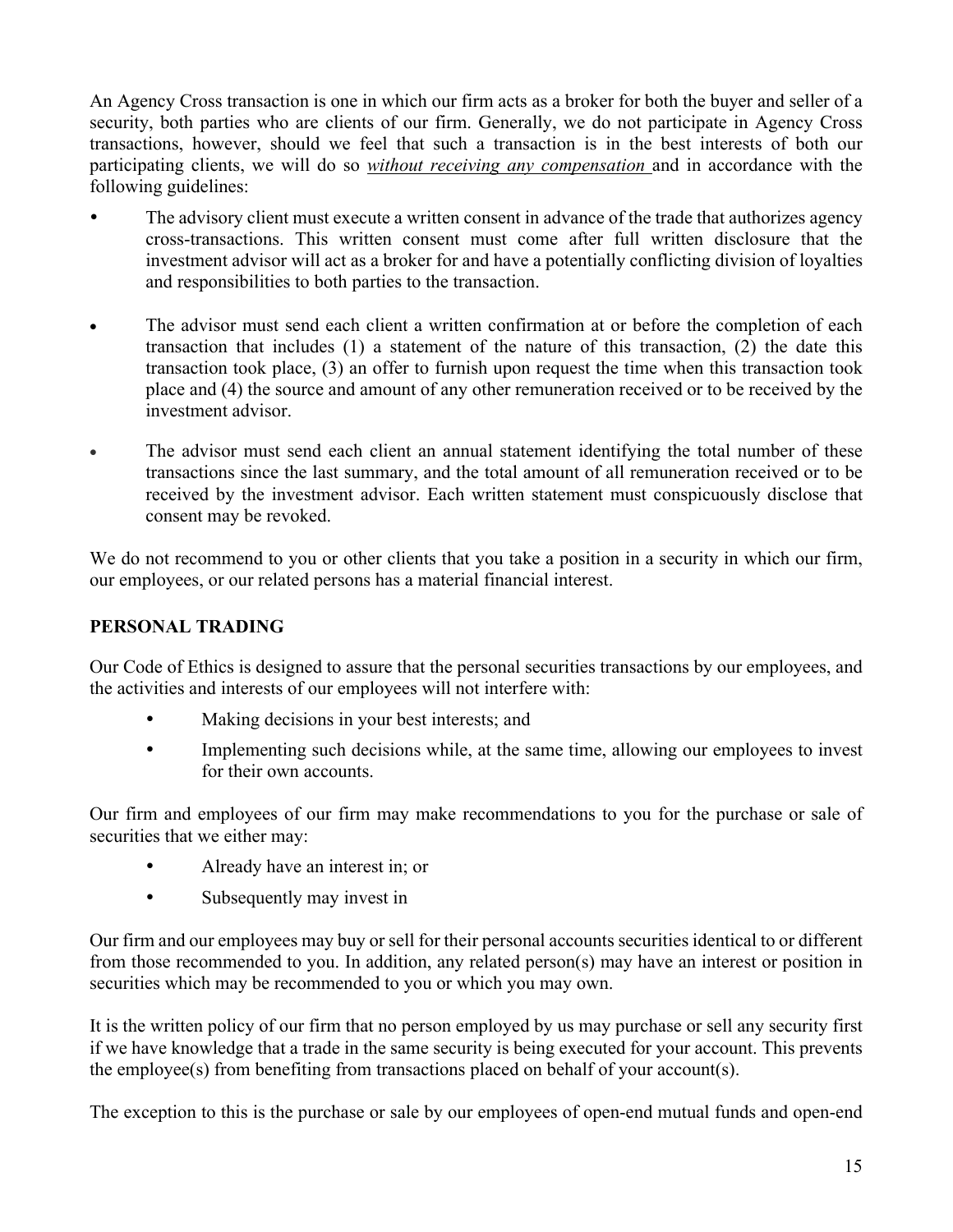exchange traded funds that are not unit investment trusts and for whom we are unaffiliated, direct obligations of the U.S. Government, banker's acceptances, bank certificates of deposit, commercial paper, high quality short term debt instruments, and money market funds. This policy generally prevents the employee(s) from benefiting from transactions placed on behalf of your account(s).

However, because we utilize fund managers and separate account managers to manage the assets of your account and to execute transactions for your account, as a practical matter we generally would have no knowledge of the timing or specifics of any transaction they would be making for your account.

Nonetheless, if any employee did have knowledge or any information regarding the timing or specificity of a proposed transaction for your account, other than as indicated above, the employee would not be allowed to enter into that trade until your transaction had been completed.

As situations like these may represent actual or potential conflicts of interest to you, we have established the following policies and procedures as part of our Code of Ethics to ensure we comply with our regulatory obligations and to provide you, other clients, and other potential clients, with full and fair disclosure of such conflicts or potential conflicts of interest:

- No principal or employee of our firm may put his or her own interest above the interest of your account(s).
- No principal or employee of our firm may buy or sell securities for their personal portfolio(s) where their decision is based on information received because of his or her employment unless the information is available to the investing public.
- We may ban or otherwise require prior approval for any IPO or private placement investments by any employee or related persons of the firm.
- We maintain a list of what we consider to be "Covered" or "Reportable" securities holdings for our firm, our employees, and anyone associated with our firm that has access to our investment recommendations. This person is referred to as an "Access Person".
- Any individual who violates any of the above restrictions may be subject to varying levels of disciplinary action including termination.
- We will maintain all records regarding personal securities transactions as is detailed in Rule 204A-1 of the Investment Advisors Act of 1940.

# <span id="page-15-0"></span>**Item 12 Brokerage Practices**

## **RESEARCH and SOFT DOLLAR BENEFITS**

Our firm does not maintain any third-party soft dollar arrangements or agreements with any brokerdealer.

Fund managers and separate account managers may have soft-dollar arrangements with broker-dealers. Those arrangements should be disclosed in their Form ADV Part 2A.

Normally, if not directed by you to use a specific custodian/broker dealer, we may recommend one to you. In our process of recommending a custodian and/or broker dealer, we will take into consideration a number of different factors. This includes: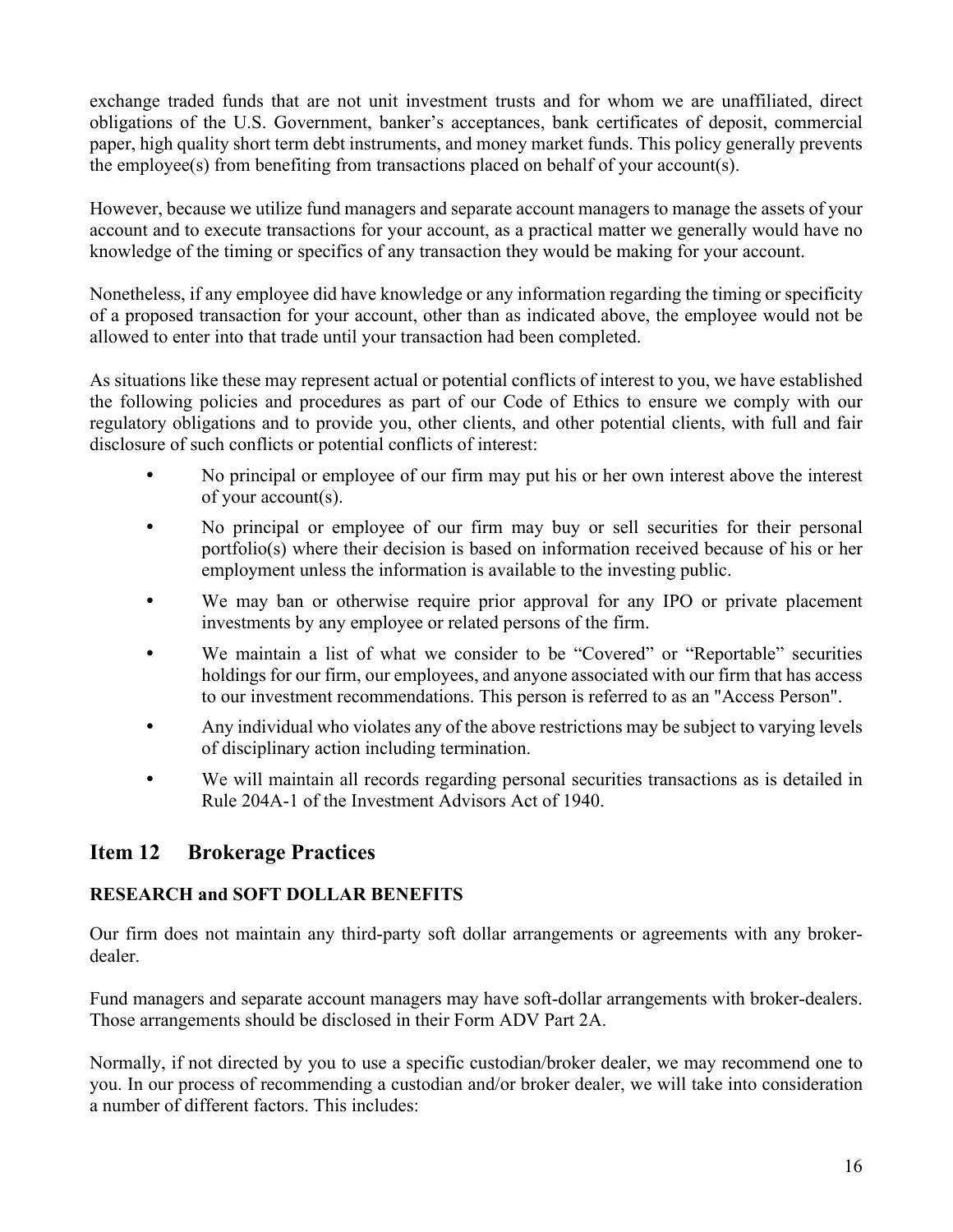- Types of investments held by your account;
- Fees, expenses and cost of services;
- Execution of investment transactions;
- Custody services;
- Research;
- Access to mutual funds and other investments generally available only to institutional investors or individual investors with significantly higher minimum initial investment requirements;
- Administrative support;
- Record-keeping and related services intended to support intermediaries like us in conducting business and in serving the best interests of our clients; and
- Responsiveness in their communications with us.

We will generally consider several different options and will keep you informed of our decision. You will maintain the ability to request that we utilize someone different than who we ultimately may recommend.

While we generally will seek a custodian and/or broker-dealer with competitive rates, you may pay a commission or other charges to the custodian and/or broker-dealer that may be higher than another qualified custodian and/or broker-dealer might charge to maintain custody or effect the transactions where we determine in good faith that the charges and commission is reasonable relative to the value of custodial and brokerage services received.

In seeking best execution, the determinative factor is not the lowest possible cost, but whether the transaction represents the best qualitative execution, taking into consideration the full range of a custodian/broker-dealer's services, including the execution capability, commission rates, bid/ask spreads, and responsiveness.

Fund managers and separate account managers may also use specific broker-dealers with whom they may receive certain benefits such as research. This information will be disclosed in the manager's Form ADV Part 2A.

The fund manager or separate account manager's use of certain broker-dealers for your account may result in benefits for their other clients even though the other clients may not use the same broker-dealers.

## **BROKERAGE for CLIENT REFERRALS**

Our firm does not receive or participate in any program whereby we receive client referrals in exchange for using any particular broker-dealer.

We do not receive any form of compensation from any custodian or broker-dealer.

## **CUSTODIANS AND DIRECTED BROKERAGE**

You are under no obligation to use any particular custodian or broker-dealer. We are regularly asked if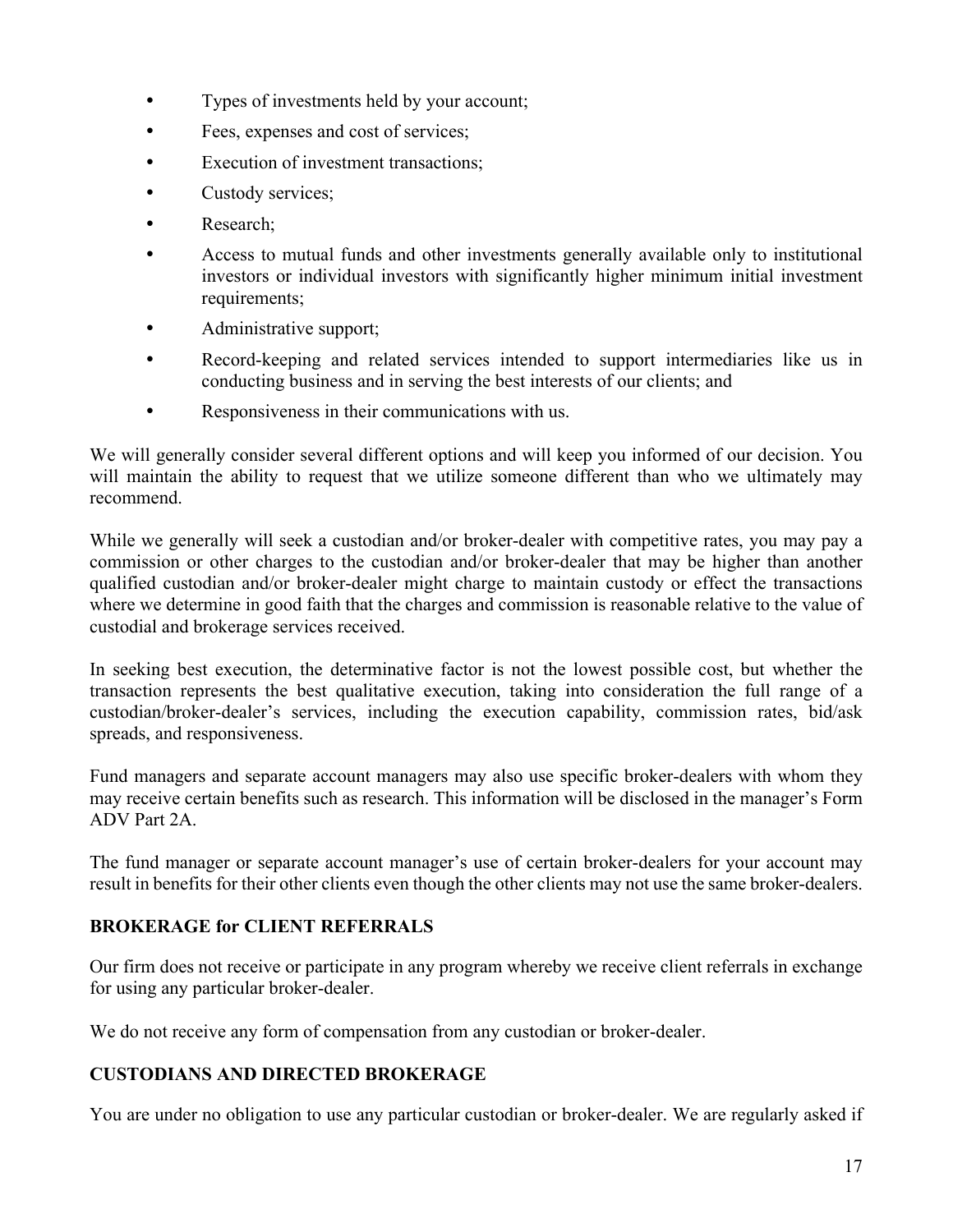we can recommend a custodian or a particular broker-dealer. We may have existing relationships with custodians or broker-dealers that we feel will provide you with a high level of quality service and we may recommend those firms to you.

However, you are free to use any custodian or broker-dealer that you may choose. If you should request that we utilize a specific broker-dealer that is someone we do not utilize on a regular basis you should be aware that your choice may interfere with our third-party manager's and sub-advisor's ability to obtain the most competitive pricing for your purchase or sale of investments. This may impact the price at which your investment is bought or sold and may impact the commission cost you pay for your order.

If you allow us, or the fund managers and separate account managers to choose the custodian and/or broker-dealer for your account, your investment management agreement will reflect that you are providing our firm or the fund managers and separate account managers with the authority to determine the custodian and/or broker-dealer to use. In addition, you will be allowing our firm or the fund managers or separate account managers to negotiate the fees on your behalf or to choose the commission costs that will be charged to you for these investments.

You may change your custodian or broker-dealer at any time, as well as amend or revoke discretionary authority at any time by providing our firm, the fund manager or the separate account manager with written notice as may be detailed in your investment management agreement with them.

## **TRADE AGGREGATION and ALLOCATION**

Our firm generally does not execute the specific transactions for your account. As a result, we generally do not aggregate and allocate trades, although in very limited instances we may do so at our sole discretion.

We may recommend fund managers and separate account managers that may aggregate and allocate your investment transactions with like transactions for their other clients. If these fund managers and separate account managers do aggregate and allocate some or all of their transactions in order to seek "best execution" that information should be disclosed in their Form ADV Part 2A.

The process of combining or "batching" these orders oftentimes allows us, the fund manager or separate account manager, to negotiate more favorable commission rates. This process allows for the allocation equitably among you and other clients, the differences between prices, commissions, and other transaction costs that you and other clients may not have received had each trade been placed independently. This allows you to receive the average price paid or received as well as to share in the purchase or sale pro-rata in the event that an order is only partially completed.

Even though we, the fund manager and/or separate account manager may aggregate trades, each may also choose not to aggregate orders for a number of different reasons. Reasons that an order may not be aggregated include:

- Only a small percentage of an order is completed and thus the shares may be assigned to the account with the smallest order or position, or that is out of line with respect to a security or sector weightings.
- Allocations may be given to one account when that account has investment limitations which restrict it from purchasing other investments which are expected to produce similar investment results.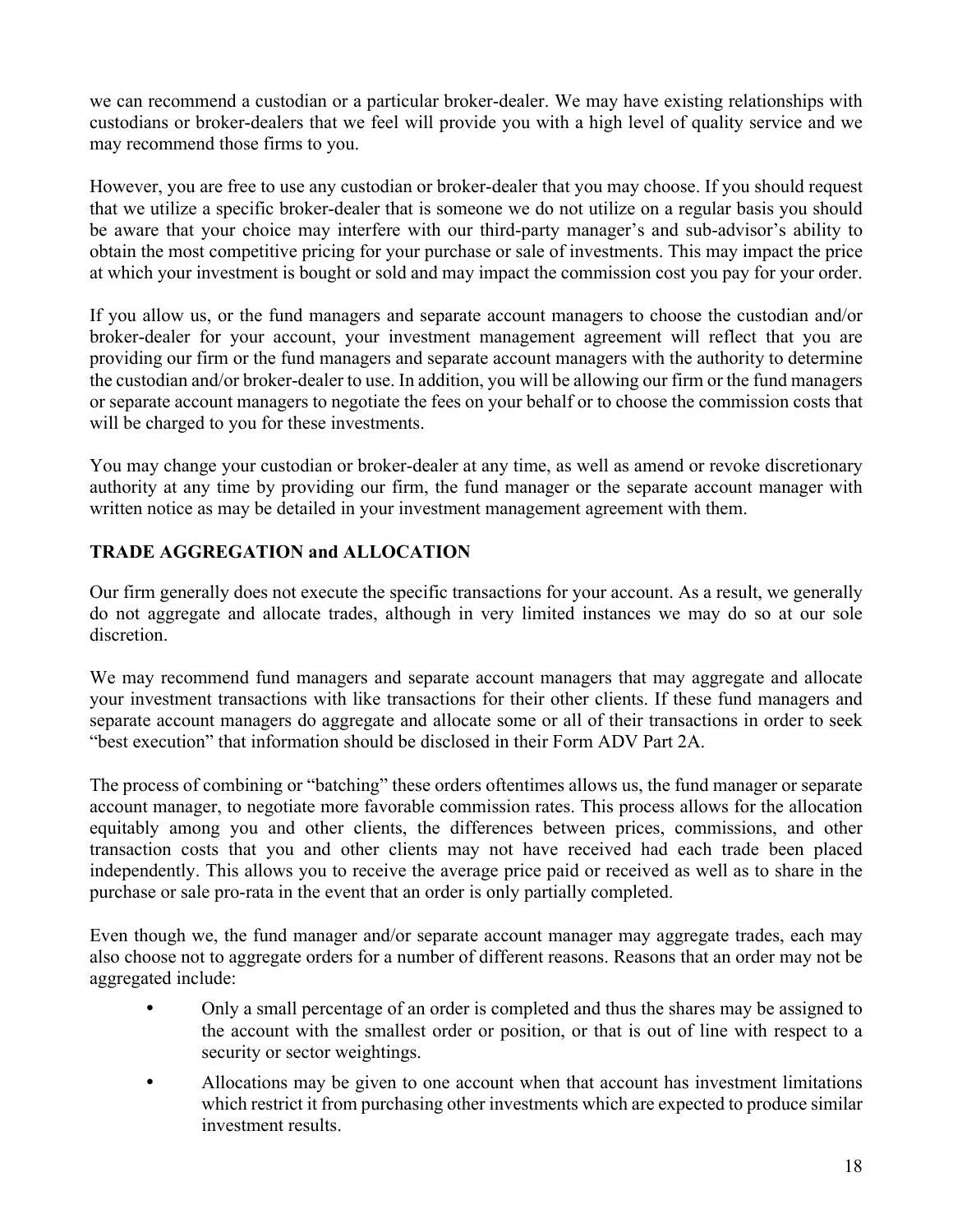- If an account reaches an investment guideline limit and cannot participate in an allocation which may occur due to unforeseen changes in account assets after an order is placed.
- Sale allocations may be given to accounts that are low in cash.
- When a pro rata allocation would result in a de minimis allocation in one or more accounts.
- In the case where a proportion of an order is filled in all accounts, shares may be allocated to one or more accounts on a random basis.

Again, you should review the Form ADV Part 2A of each of your fund managers and separate account managers for specifics regarding their policies for Trade Aggregation and Allocation.

## <span id="page-18-0"></span>**Item 13 Review of Accounts**

## **INVESTMENT ADVISORY SERVICES**

#### *Review of Account(s) -*

We continually monitor your account. On a monthly and quarterly basis, we will monitor your account with regard to cash, compliance with your investment objectives and or investment policy/direction, and the appropriateness of the investments used to meet your objectives.

We will conduct portfolio reviews to evaluate whether portfolio performance, diversification, and risk levels are appropriate in accordance with your investment objectives and guidelines.

We will conduct periodic reviews of fund managers and separate account managers to evaluate their performance in absolute terms and relative to other managers managing to a similar style.

We will monitor their adherence to their investment mandate and review underlying assets that make up their portfolio. We will also review certain operational capabilities including their compliance program. We will periodically conduct a due diligence review of each fund manager and separate account manager.

Your specific account is also reviewed in the context of material events which may impact your stated investment objectives and guidelines. These material events may include:

- Market driven events;
- Economic events; and
- Political events.

In addition to our reports, you should receive at least a quarterly report from the qualified custodian of your accounts.

We generally perform reviews of your account(s) on a monthly or quarterly basis.

#### *Regular Reports –*

On a monthly or quarterly basis you will receive a report that details the securities held, security cost,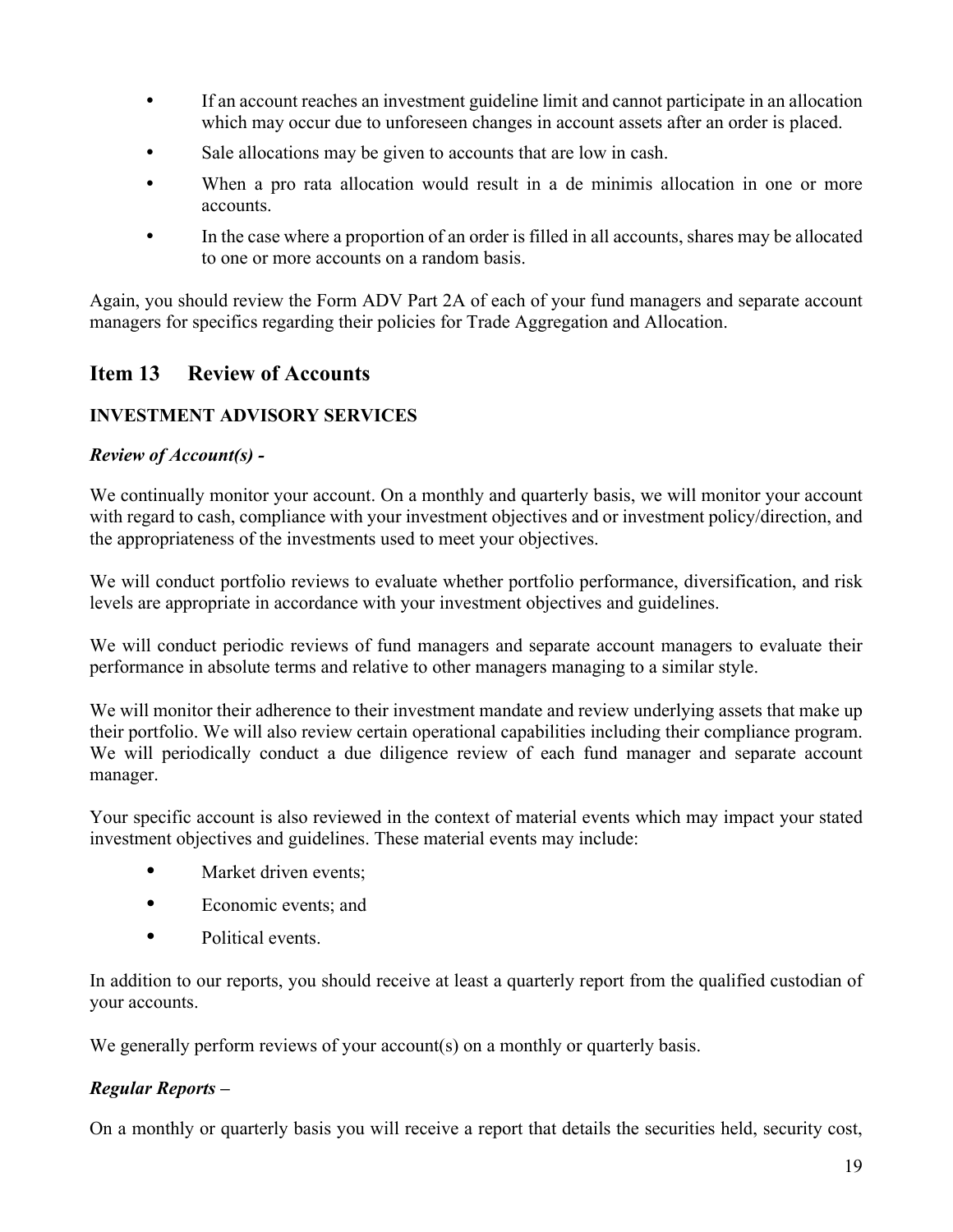current security market values, an estimated value for restricted securities, and a summary of account activity in the current period, as well as performance returns directly from your custodian(s), the funds in which you may be invested, and/or any separate account manager that manages a portion of your assets for each account you may have.

We will also provide monthly or quarterly informational packages to you that will include qualitative reports and analysis regarding the performance of your investments with fund managers and separate account managers.

# <span id="page-19-0"></span>**Item 14 Client Referrals and Other Compensation**

Our firm does not engage solicitors or pay any related or non-related persons for referring potential clients to our firm.

It is our policy not to accept or allow our employees and related persons to accept any form of compensation, including cash, sales awards or other prizes, from a non-client in conjunction with the advisory services we provide to you.

## <span id="page-19-1"></span>**Item 15 Custody**

Our Firm has accepted custody for one client relationship where one or more of our employees acts as a trustee for one or more underlying accounts within that relationship. We will perform a surprise financial audit as required.

In no other instance does the Firm have physical custody of any client accounts and we have no plans to accept custody for any other accounts.

We previously disclosed in the "Fees and Compensation" section (Item 5) of this Brochure that we request you direct your custodian to allow our Firm to directly debit your management fees from your account(s). Again, the approval of the direct debit of fees is solely your choice. You have no obligation to allow us to do so. Technically, SEC rules consider the action of direct debiting of fees to be considered maintaining custody. However, if this is the only manner in which we are considered to have custody and certain conditions are met, we will not be subject to the requirements established for true custody of your assets.

If you agree to allow us to direct debit fees from your account(s), we will require authorization in writing from you. Each billing period we will notify your custodian of the amount of the fee to be deducted from your account(s). On at least a quarterly basis, the custodian is required to send to you and us a statement showing all transactions, including management fees disbursed from your account during the reporting period.

Because the custodian does not calculate the amount of the fee to be deducted from your account, it is important you carefully review the custodial statements to verify the accuracy of the calculation, among other things. You should contact us directly if you believe there may be an error in your statement.

In addition to the periodic statements that you receive directly from your qualified custodians, funds, and separate account managers, we may also send or provide portfolio summaries or analyses on a monthly or quarterly basis via electronic format.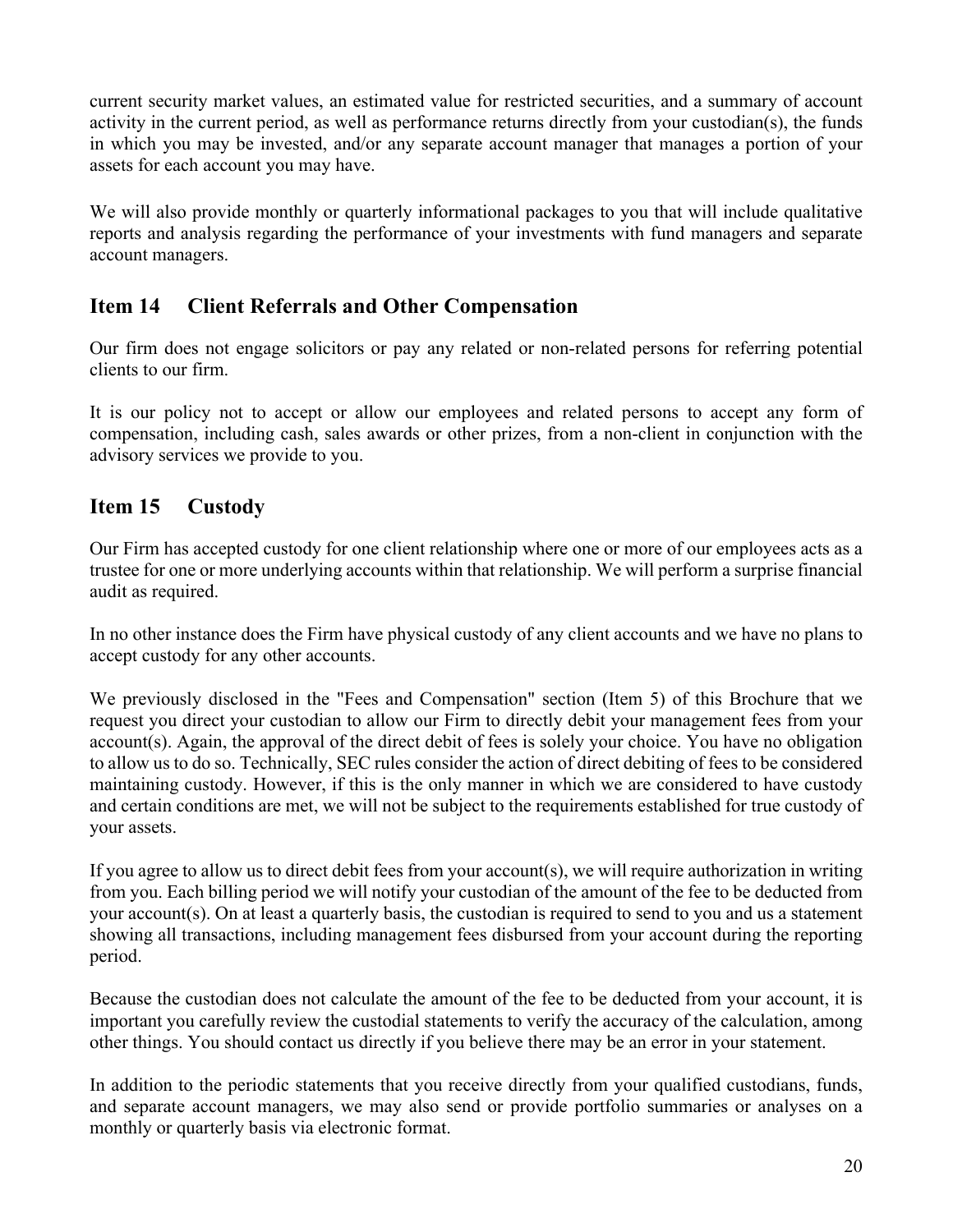**We urge you to carefully compare the information provided on these statements to the statements you receive from the qualified custodian to ensure that all account transactions, holdings and values are correct and current.**

# <span id="page-20-0"></span>**Item 16 Investment Discretion**

All of our accounts are generally discretionary in nature. We will request that we be given discretionary authority from the outset of our advisory relationship so that we may provide discretionary asset management services for your accounts. You may deny such authority. If that authority is denied or revoked in the future we may, at our sole discretion, choose not to enter into, or to terminate any advisory relationship with you.

When you agree to give us discretionary authority we can place or authorize others to place trades in your account without contacting you prior to each trade to obtain your permission.

Our discretionary authority includes the ability to do the following without contacting you:

- Determine the security to buy or sell;
- Determine the amount of the investment to buy or sell; and
- Determine the funds or separate account managers to use to manage your account.

In all cases this discretion is to be used in a manner consistent with the stated investment objectives for your account.

When we select investments and determine the amount of an investment to buy or sell, we will observe the investment policies and any limitations or restrictions which you may have given us to follow.

You give us discretionary authority when you sign a discretionary investment management agreement with our firm, and you may limit this authority by giving us written instructions in advance of entering into an agreement. You may also limit this authority at any time after entering into an agreement while that agreement remains in effect by once again providing us with written instructions. These limitations and other instructions will become a part of your permanent file.

# <span id="page-20-1"></span>**Item 17 Voting Client Securities**

We will not vote proxies for your account. You retain the right and responsibility for voting any proxies or corporate actions.

# <span id="page-20-2"></span>**Item 18 Financial Information**

Under no circumstances do we require or solicit payment of fees in excess of \$1,200 per client more than six months in advance of services rendered. Therefore, we are not required to include a financial statement.

If we maintain discretionary authority for your account or are deemed to have actual or constructive custody of your assets or collect fees as described in the preceding paragraph, we are required to disclose